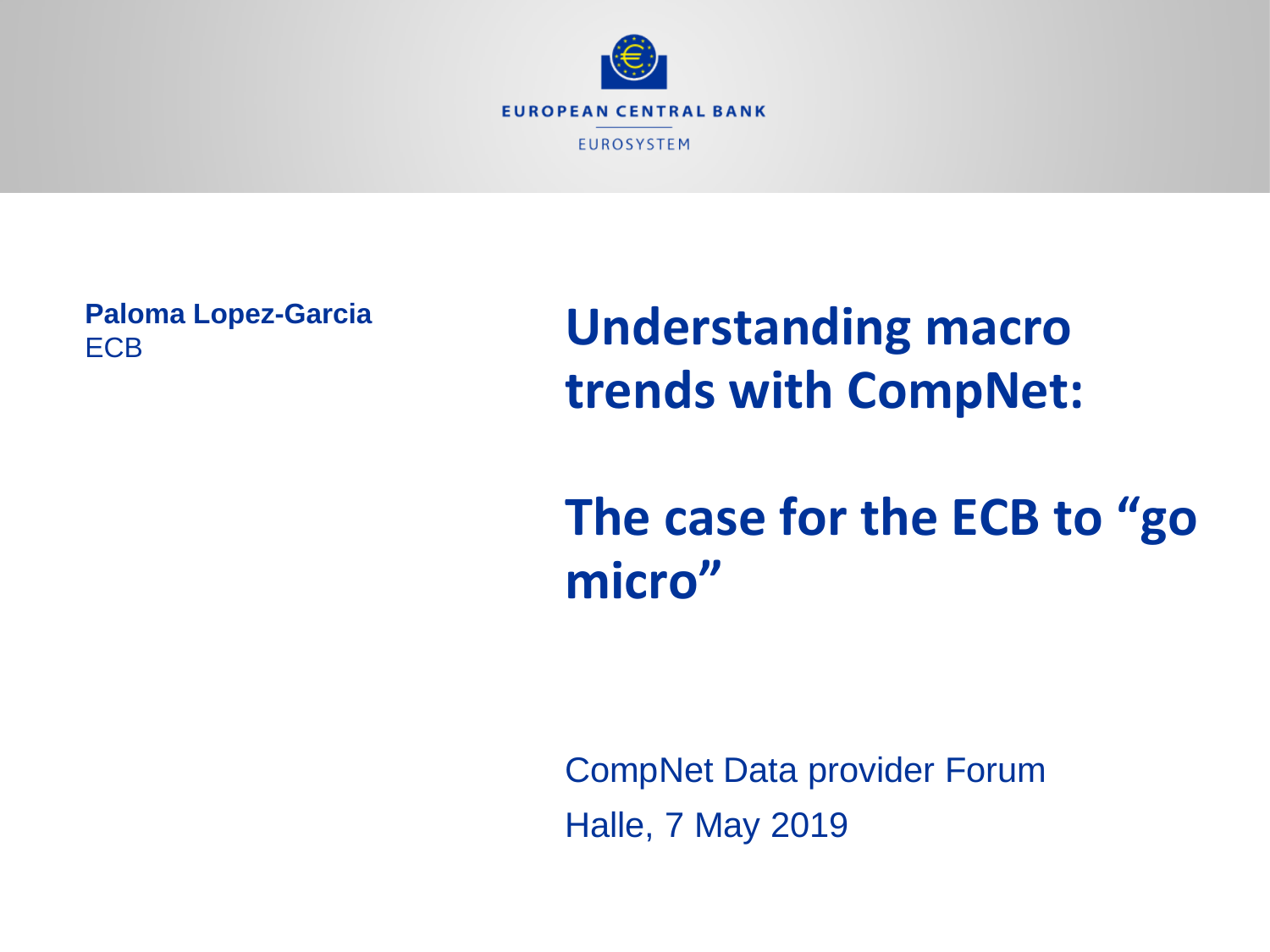### **Overview**

|                | <b>Example #1: Understanding wage developments in the EA</b>       |                                                  |  |  |  |
|----------------|--------------------------------------------------------------------|--------------------------------------------------|--|--|--|
|                | Declining productivity-wage pass-through (work in progress)<br>1.1 |                                                  |  |  |  |
|                | 1.2                                                                | Flattening wage Phillips curve in the EA         |  |  |  |
| $\overline{2}$ |                                                                    | Example #2: Firms' deleveraging after the crisis |  |  |  |
| 3              | Example #3: Trade (only if time!)                                  |                                                  |  |  |  |
|                | <b>Policy implications</b>                                         |                                                  |  |  |  |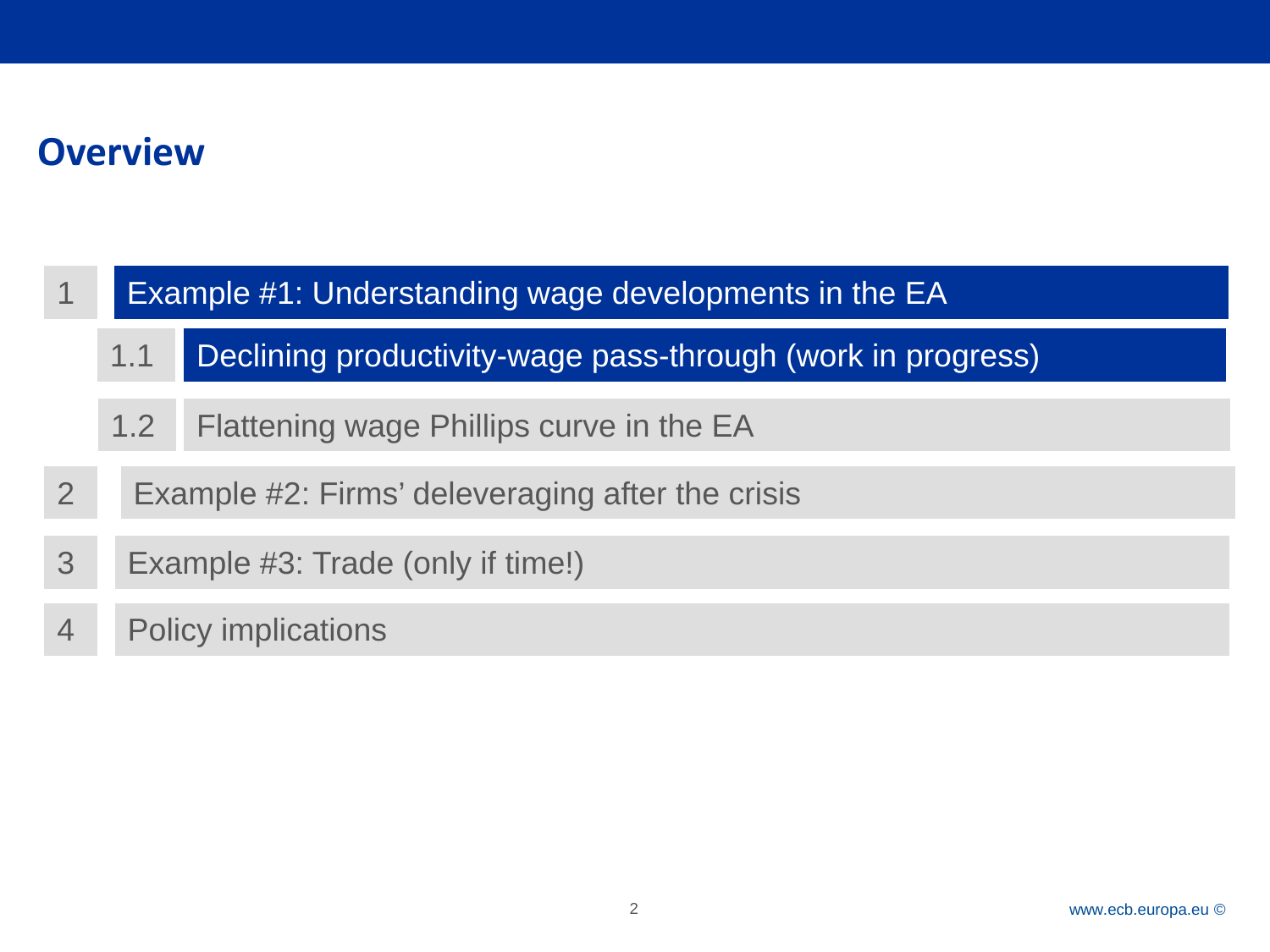#### **The productivity-wage link: joint with Elena Bobeica**

### **Secular decline in the productivity-wage growth link**

#### Macro picture: Pass-through of productivity to wage growth over time, large EA countries

Estimated with macro quarterly data for 1972-2018: rolling windows

#### Pass-through of productivity to wage growth, pooled sector data Rolling window estimation



Sources: Bobeica et al. (2018).



Sources: CompNet 6<sup>th</sup> vintage, full sample.

www.ecb.europa.eu © Notes: Countries included: BE, FI, FR, IT, NL, PT, ES. Period covered: 2004-2015. Coefficients from a fixed-effect regression at the countrysector level with clustered standard errors, controlling for labour market slack and year dummies.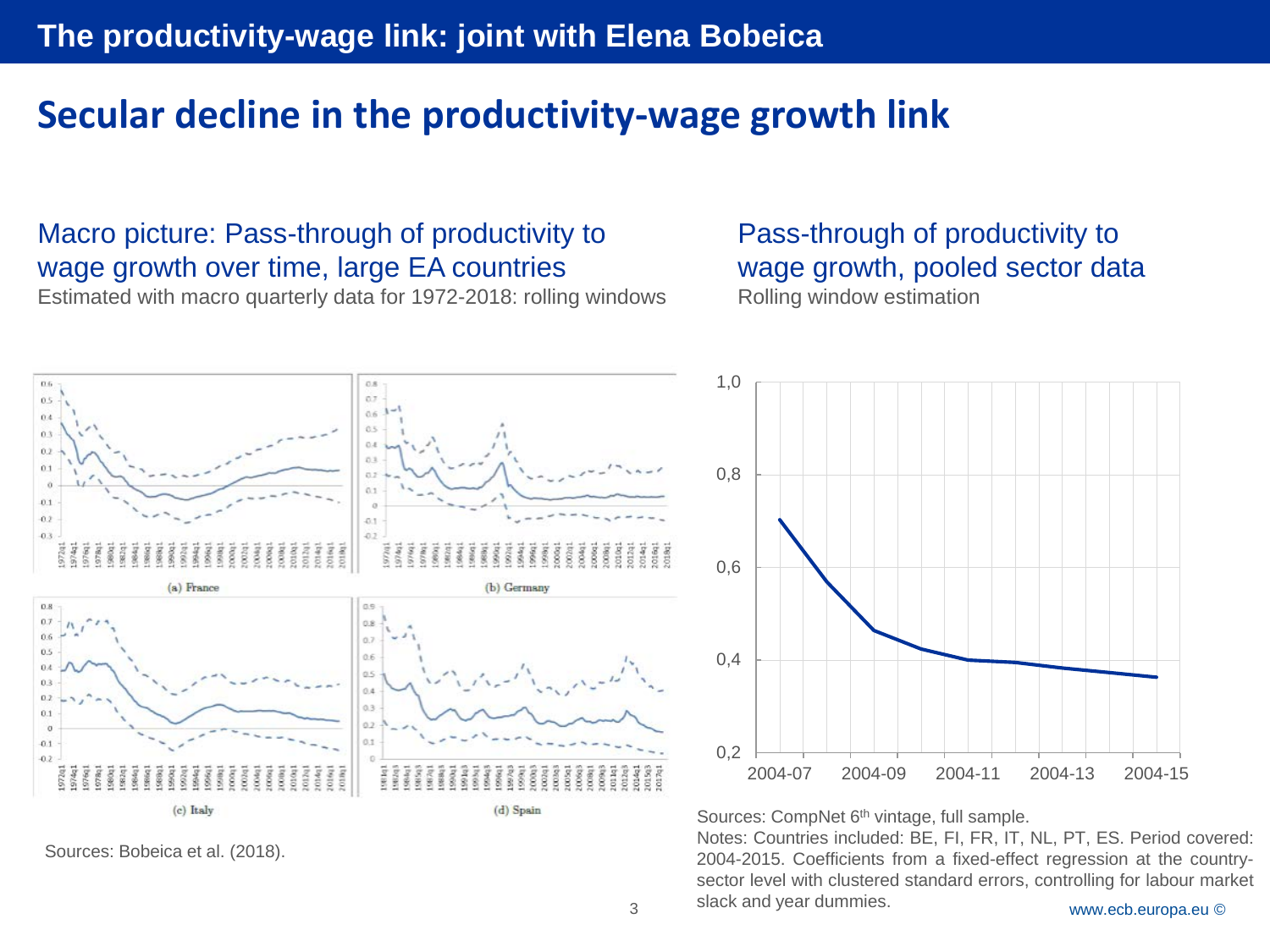- Possible reasons (behind substitution of labour for capital):
	- Globalization of trade and capital:
		- Increase of global value chain participation (OECD, 2018)
		- Fewer barriers to the mobility of capital across borders (Kramarz, 2016)
	- Rapid advance of technology:
		- Cheaper investment goods (Karabarbounis & Neiman, 2014)
		- Automation of tasks (Acemoglu & Restrepo, 2016)
		- Increasing market shares of frontier firms (Andrews, Criscuolo and Gal, 2016; Schwellnus et al., 2018)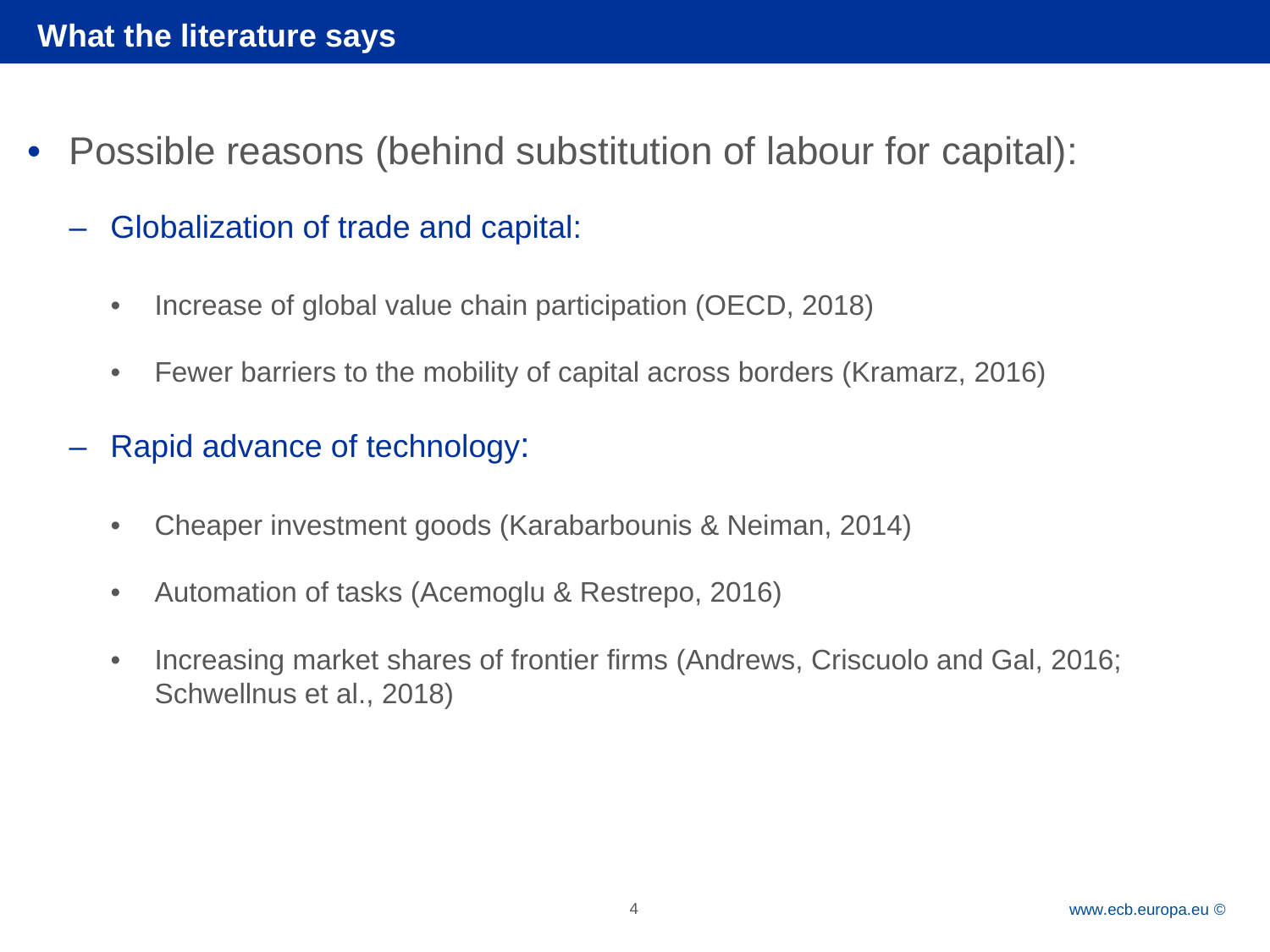- Give up the very long view but gain insights into:
	- 1. Role of frontier firms (interacting with institutions and technology content of sector) in shaping aggregate PT
	- 2. Changes in PT over the most recent period, particularly post-crisis relative to pre-crisis: For now, uncover new facts, coming soon, understand links

- Data from 6<sup>th</sup> vintage of CompNet, all firms with employees.
	- 7 EA countries (BE, FI, FR, IT, NL, PT, ES) over the period 2004-2015;
	- 50-something sectors (2-digit) in each country-year; and different types of firms in each sector (productivity, size, mark-ups).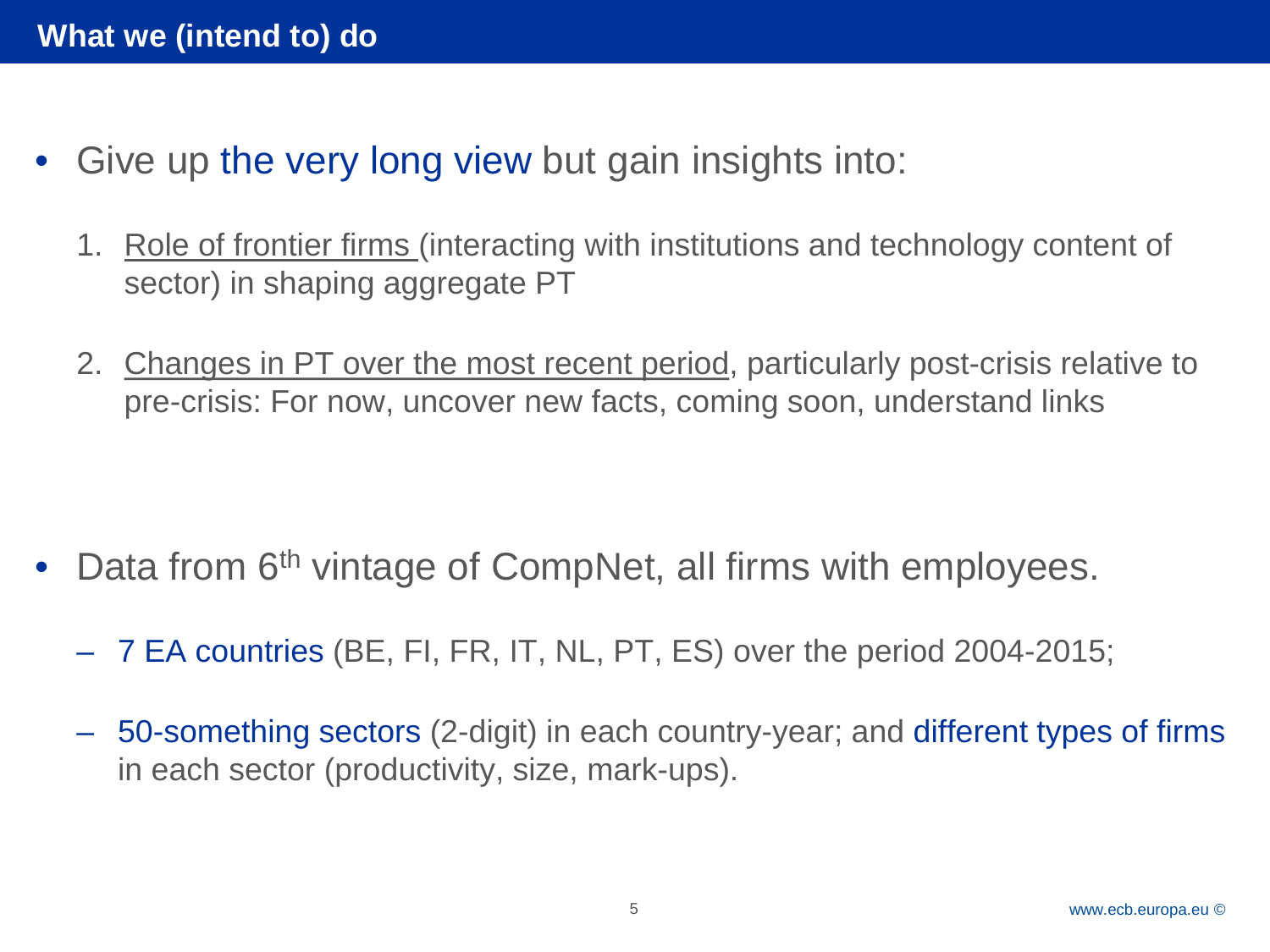# **Specification:**  $\Delta \text{realW}_{cst} = \alpha + \beta \Delta \text{reallyrod}_{cst} + \gamma \text{Slack}_{ct} + y_{t+\epsilon_{cst}}$

FE estimation: Within country-sector variation; errors clustered at the c-s level Let Beta vary with the position of the firm on the TFP distribution of the sector

#### Estimated pass-through declines monotonically with firm's TFP…

Estimated coefficient for different firms in the same sector, average of the period



Notes: Countries included: BE, FI, FR, IT, NL, PT, ES. Period 2004-2015. Coefficients from a fixed-effect regression at the country-sector level with clustered errors. Controlling for labour market slack and year dummies.

#### …maybe because superstars are significantly more capital intensive than other firms in the sector

Premia of superstars relative to median firm in sector

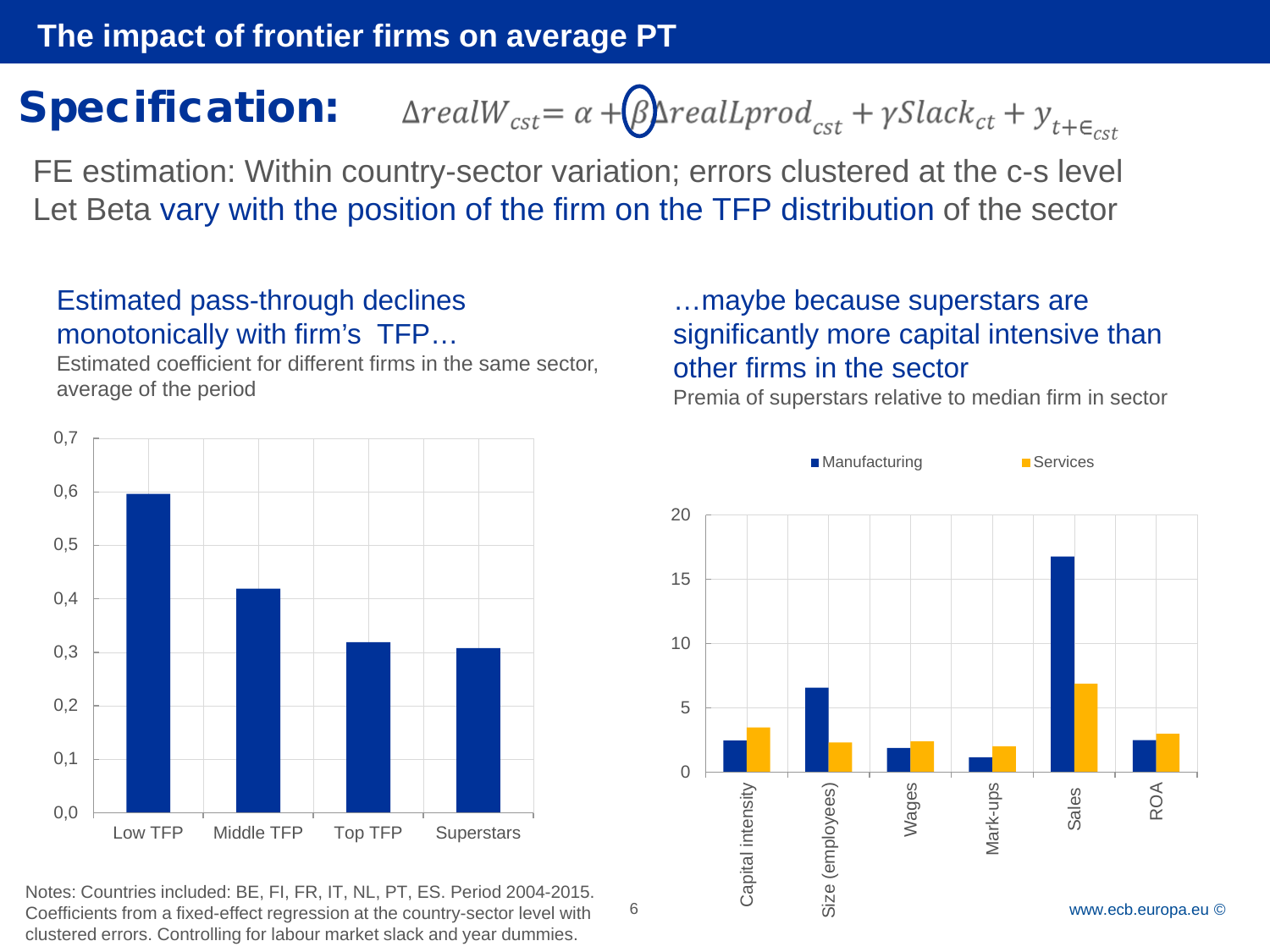# **We find three new facts regarding the PT over the most recent period: 1) in the post-crisis years, the PT has declined only in low TFP firms**

7

#### PT dynamics in low TFP firms and rest within a given sector

Estimated coefficient for different firms within each sector, rolling windows



Notes: Countries included: BE, FI, FR, IT, NL, PT, ES. Period 2004-2015. Coefficients from a fixed-effect regression at the country-sector level with clustered errors. Controlling for labour market slack and year dummies. Low TFP firms belong to the bottom 20% of the sector distribution

| By TFP and<br>period    |
|-------------------------|
|                         |
| $0.855***$              |
| $-0.405***$             |
| $-0.611***$             |
| $0.386***$              |
| $-0.0452**$             |
| $0.0171***$             |
| 6,181<br>0.409<br>1,178 |
|                         |

Robust standard errors in parentheses

\*\*\* p<0.01, \*\* p<0.05, \* p<0.10, + p<0.15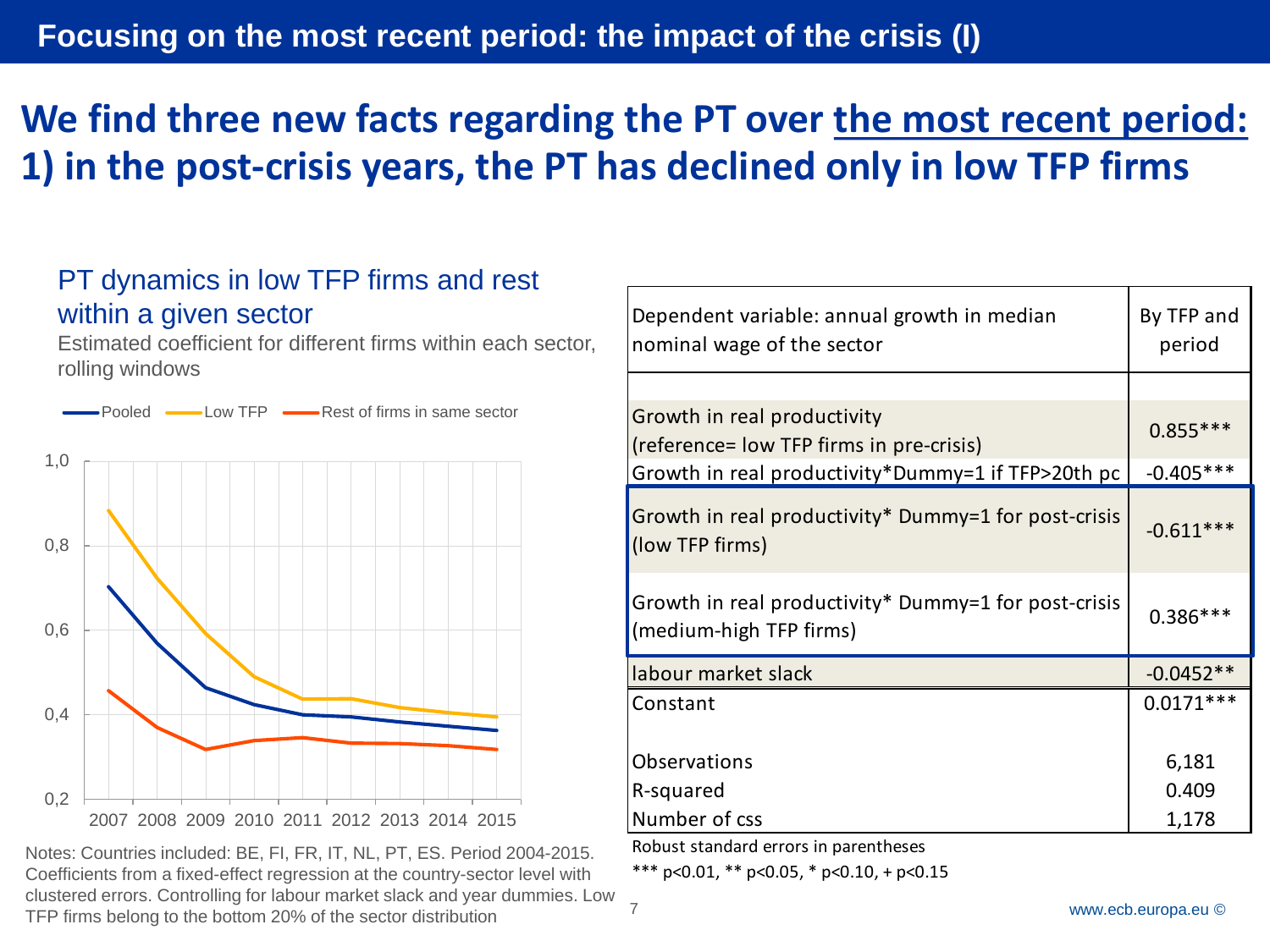# **2) in the post-crisis years, the PT has declined only in more competitive markets**

#### PT dynamics in sectors with high and low concentration of sales

Estimated coefficient for different sectors, rolling windows



8 Notes: Countries included: BE, FI, FR, IT, NL, PT, ES. Period 2004-2015. Coefficients from a fixed-effect regression at the country-sector level with clustered errors. Controlling for labour market slack and year dummies. High concentrated are sectors with share of sales of top 10 firms in top quarter of country distribution.

| Dependent variable: real wage growth in sector                                          | (1)<br>HHI  | (2)<br>C10   |
|-----------------------------------------------------------------------------------------|-------------|--------------|
|                                                                                         |             |              |
| Real productivity growth<br>(reference=low C10 in pre-crisis)                           | $0.626***$  | $0.638***$   |
| Real productivity growth*Dummy=1<br>if sector more concentrated                         | $-0.353***$ | $-0.346***$  |
| Real productivity growth*Dummy=1 in post-crisis                                         | $-0.461***$ | $-0.465***$  |
| Real productivity growth*Dummy=1 in post-crisis<br>*Dummy=1 if sector more concentrated | $0.402***$  | $0.411***$   |
| Dummy=1 if sector is more concentrated                                                  | 0.00701     | $0.0129**$   |
| Labour market slack                                                                     | $-0.101***$ | $-0.0994***$ |
| Constant                                                                                | $0.0146***$ | $0.0139***$  |
| Observations                                                                            | 2,414       | 2,378        |
| R-squared                                                                               | 0.472       | 0.500        |
| Number of clusters                                                                      | 390         | 384          |

Robust standard errors in parentheses

\*\*\* p<0.01, \*\* p<0.05, \* p<0.10, + p<0.15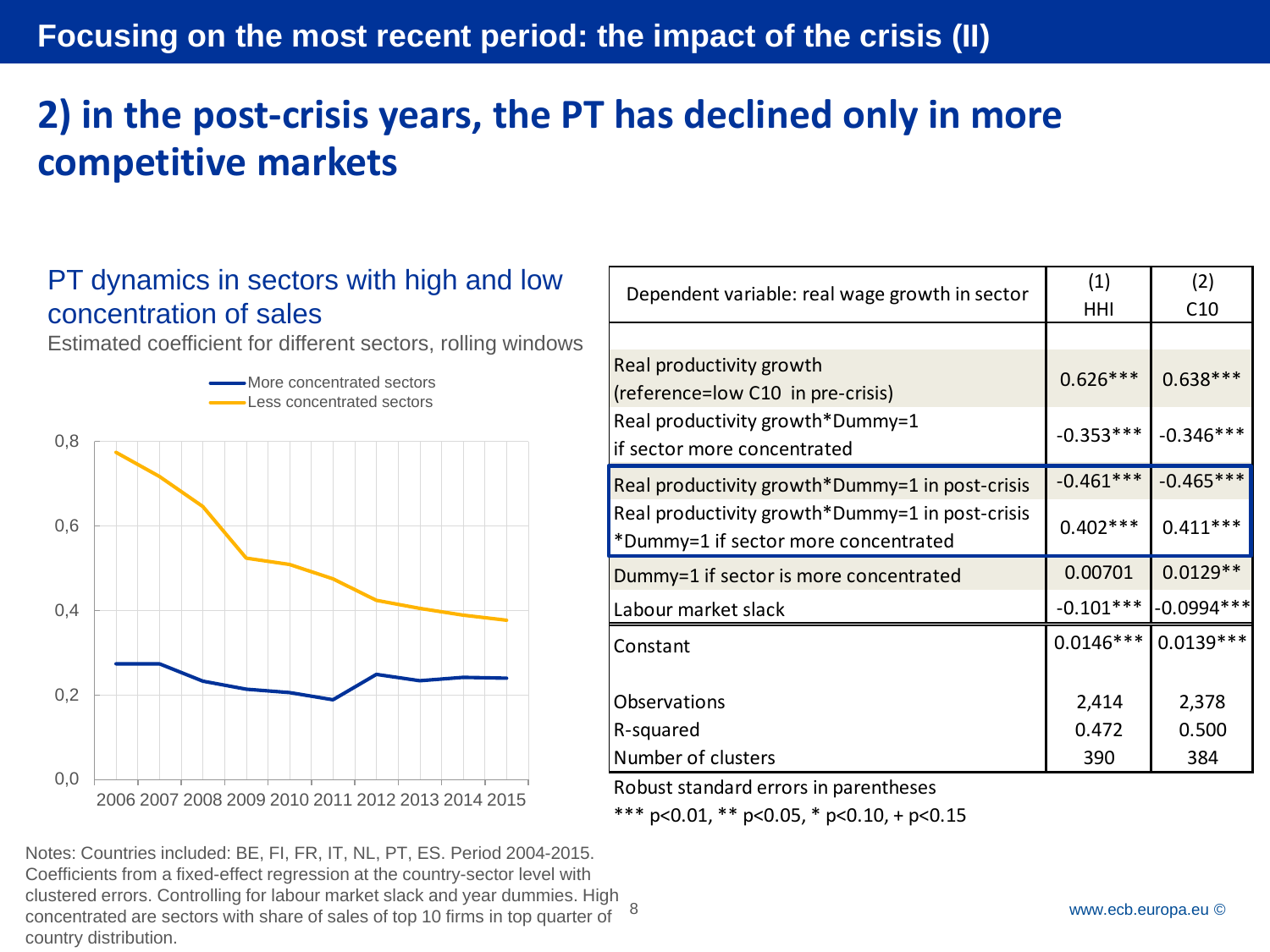### **3) Wage inequality has increased ONLY among low TFP firms, controlling for sector of activity**

Cumulative growth of the bottom, median and top wages paid by low TFP firms 2009=1





Notes: Low TFP firms refer to firms at the bottom tercile of the sector TFP <br>distribution; high TFP firms are at the top tercile of the distribution.

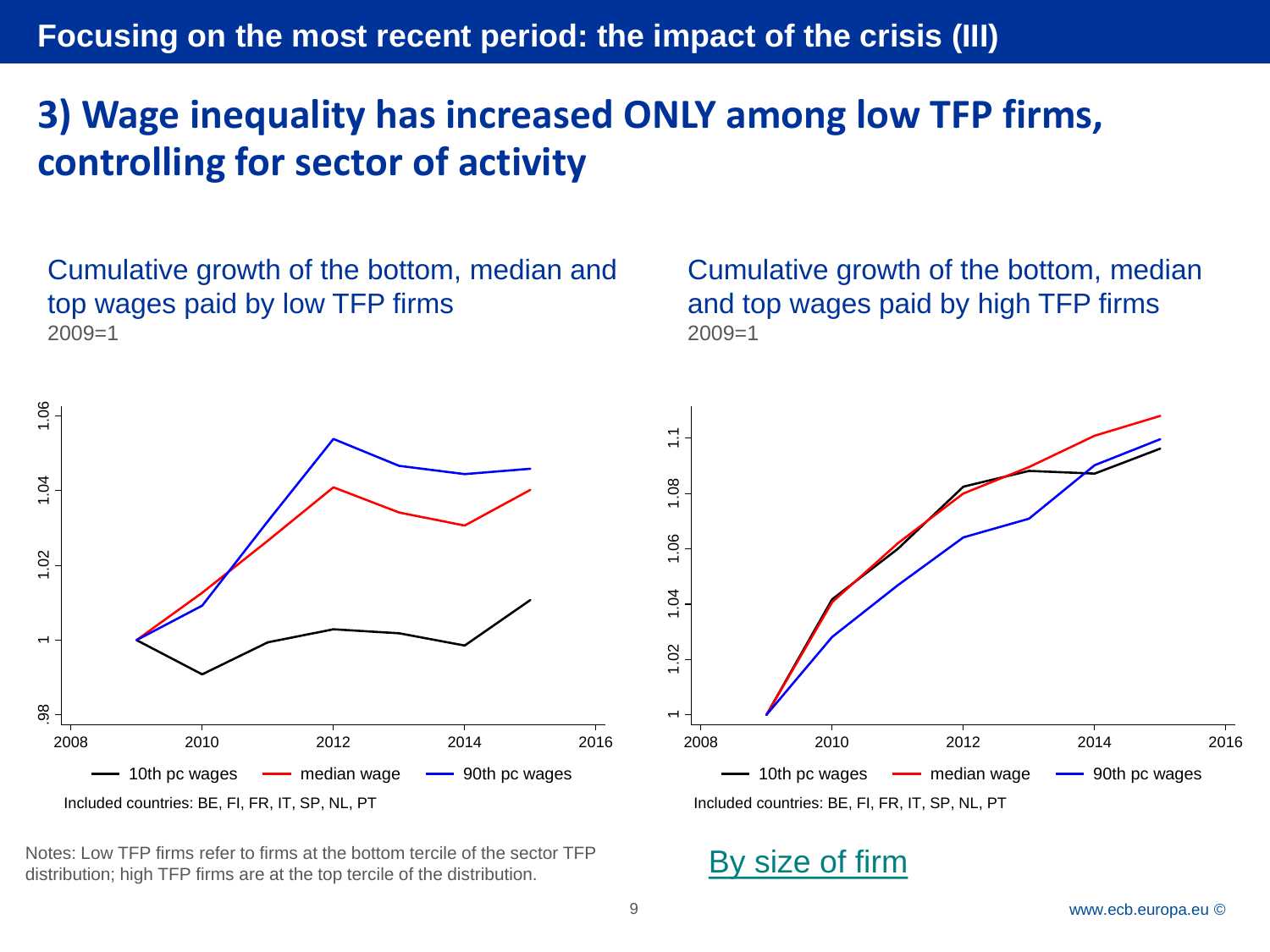### **How do we square it all?**

- Working hypothesis:
	- In the post-crisis period, low productive firms in more competitive markets could survive only by reducing (some) wages.
	- Facilitated by:
		- The fact that they hire low-skilled labour
		- Large immigration flows
		- High unemployment since the crisis lower bargaining power of workers
		- Labour market reforms

### • Work going forward:

- Use variation in prevalence and size of frontier firms across countries to study the correlation with the respective (long-term) drop in PT;
	- what is the interaction with technology content and regulatory framework of countries?
- Explore wage setting and mark-ups of low productive firms in more and less competitive markets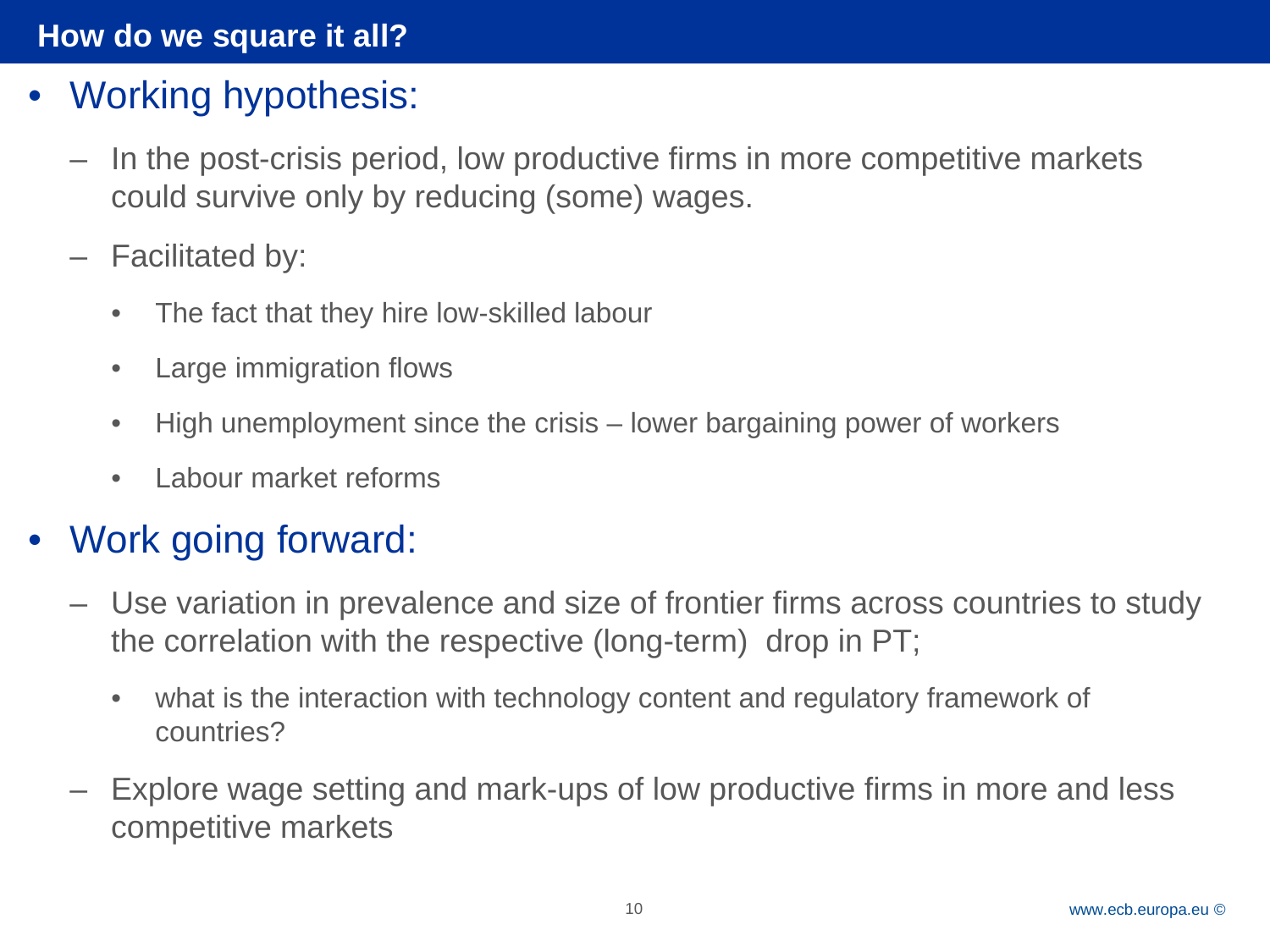### **Overview**

- Example #1: Understanding wage developments in the EA
	- 1.1 Declining productivity-wage pass-through
	- Flattening wage Phillips curve in the EA 1.2
- 2 Example #2: Firms' deleveraging after the crisis
- 3 Example #3: Trade
- 4 Policy implications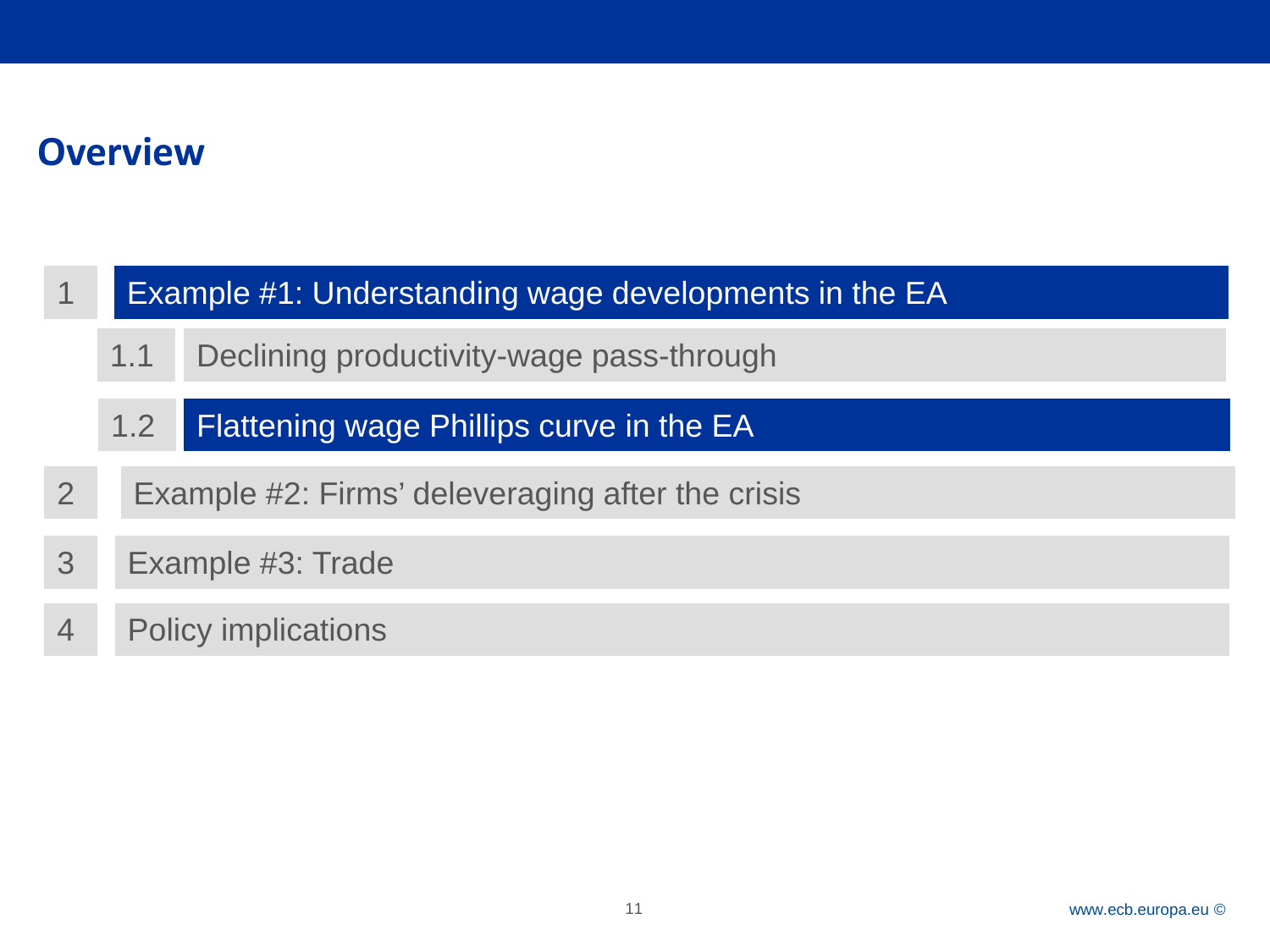### **In contrast to the EA, wage growth has started to pick up in CEE countries, amid economic upswing and labour market shortages**



*Compensation per employee, non-EA* 

*Souce: Eurostat.*

*CEE countries*

*Note: Last observation: 2017Q4*.

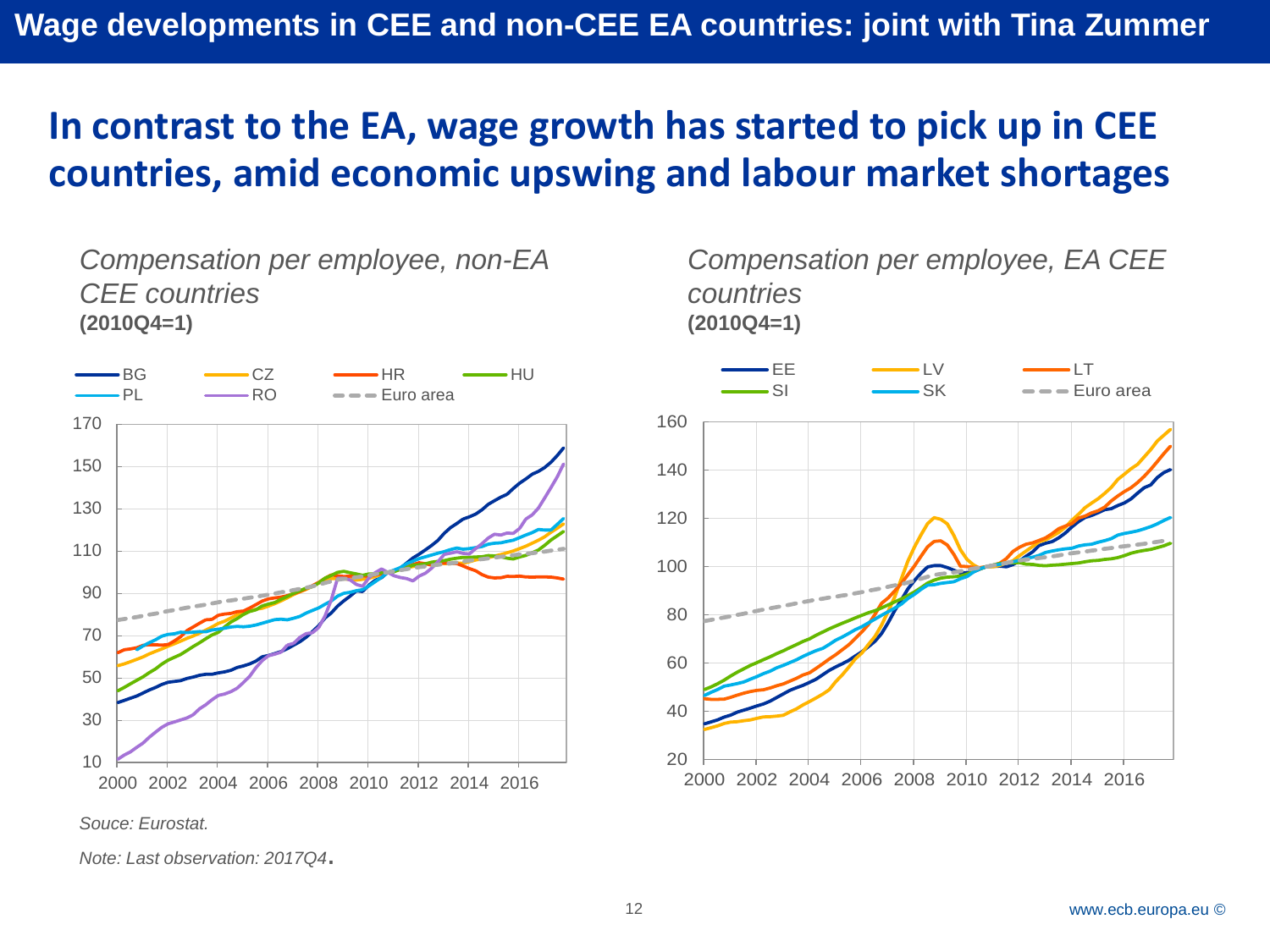1. Can wage developments in both regions be explained by the wage Phillips curve relationship? **YES**

 $\Delta w_{i,t} = \beta_1 u g a p_{i,t-1} + \beta_2 \Pi_{i,t-1} + \beta_3 \Delta PROD_{i,t(4gma)} + \beta_4 \Delta w$ .  $a. pop_{i,t}$  +  $\tau_t$  +  $\gamma_i$  +  $\varepsilon_{i,t}$ 

- 2. Are there fundamental differences in wage growth responsiveness in the CEE and euro area countries? **YES**
- 3. Is the role of other factors in wage Phillips curve estimates relevant (e.g. institutions, emigration, min. wage)? **YES in CEE**
- 4. Has the relationship changed in the post-crisis period? **YES, flattening in the euro area**
	- **Can more granular data from CompNet help us understanding why?**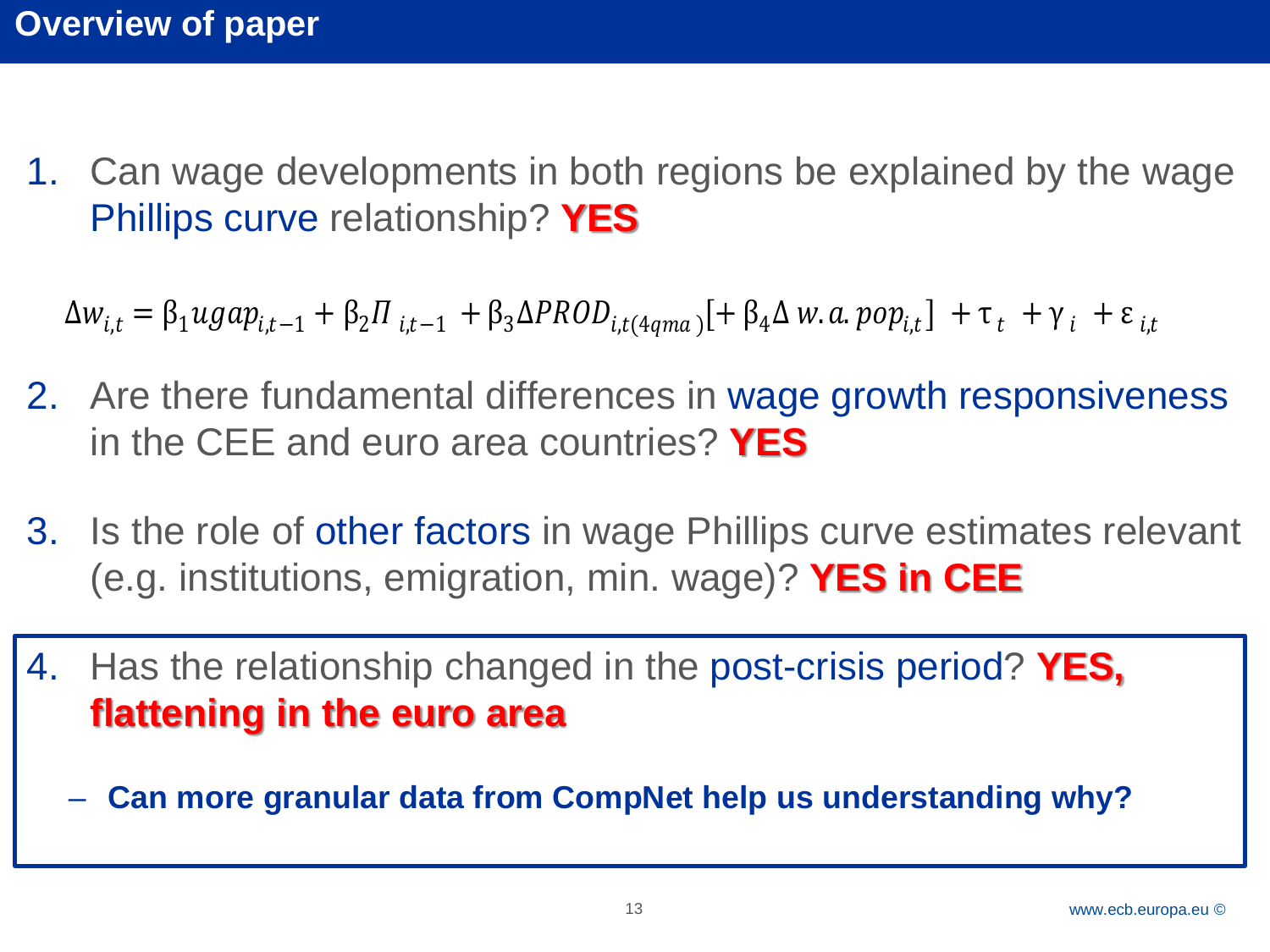### **Wages became significantly less reactive to labour market slack in the post-2013 period in the euro area than in the CEE economies.**

| Dependent variable:<br>compensation per<br>employee | <b>CEE EU</b> | Euro area  | LM Slack coefficient in the pre-crisis,<br>crisis and post-crisis period, 2 regions   |  |  |
|-----------------------------------------------------|---------------|------------|---------------------------------------------------------------------------------------|--|--|
| Inflation $t-1$                                     | $0.759***$    | $0.362*$   | $\blacksquare$ U gap t-1 $\blacksquare$ Interaction crisis<br>Interaction post-crisis |  |  |
|                                                     | (0.106)       | (0.204)    |                                                                                       |  |  |
| Productivity <sub>t</sub>                           | $0.401***$    | $0.445***$ | CEE EU<br>Euro area                                                                   |  |  |
|                                                     | (0.0828)      | (0.076)    | 0.00                                                                                  |  |  |
| U gap $_{t-1}$                                      | $-1.188***$   | $-1.077**$ | $-0.25$                                                                               |  |  |
|                                                     | (0.310)       | (0.450)    |                                                                                       |  |  |
| U gap $_{t-1}$ * crisis                             | $-0.310$      | $-0.061$   | $-0.50$                                                                               |  |  |
|                                                     | (0.418)       | (0.226)    |                                                                                       |  |  |
| U gap $_{t-1}$ * post-crisis                        | 0.705         | $0.851*$   | $-0.75$                                                                               |  |  |
|                                                     | (0.456)       | (0.503)    | $-1.00$                                                                               |  |  |
| Constant                                            | $3.527**$     | 1.396***   |                                                                                       |  |  |
|                                                     | (1.354)       | (0.465)    | $-1.25$                                                                               |  |  |
| Observations                                        | 743           | 1,292      | $-1.50$                                                                               |  |  |
| R-squared                                           | 0.556         | 0.490      |                                                                                       |  |  |
| Number of id                                        | 11            | 19         | $-1.75$                                                                               |  |  |

Dependent variable: compensation per employee, annualized quarterly growth rate, 4-quarter moving averages. Productivity is also defined as annualized quarterly growth rate, 4-quarter moving averages. U gap = Unemployment rate - NAIRU. Inflation is included as 4-quarter moving averages. Sample is of quarterly frequency 2000Q1-2017Q4. Robust standard errors in parentheses\*\*\* p<0.01, \*\* p<0.05, \* p<0.1. "Crisis" refers to the period between 2009 and 2013.

#### [Here about data](#page-33-0)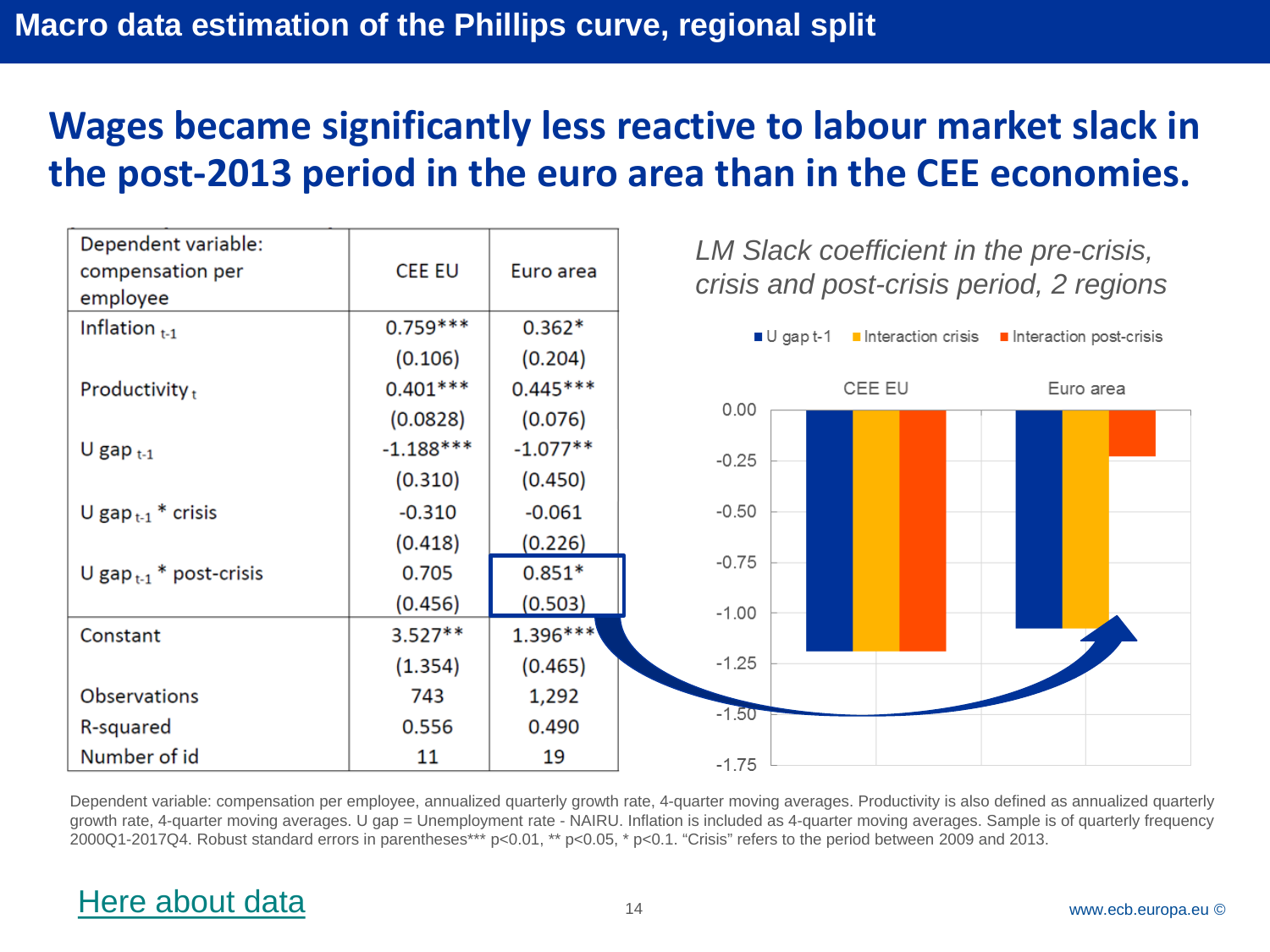# Why? Increase in wage inequality at the bottom of the distribution in EA

# **The distribution of wages has changed, which could depress mean wage growth**

Cumulative growth of the bottom, median and top wages in non-CEE EA countries 2006=1



 $2004=1$ 

Sources: CompNet 6<sup>th</sup> vintage, full sample.

15 www.ecb.europa.eu © Notes: Computed at the 2-digit industry level and aggregated to the country level by using sector weights. Unweighted average across countries in each of the two regions. Non-CEE EA countries are: BE, FI, FR, IT and PT. CEE countries are: HR, CZ, HU, LT, RO, and SI.

Cumulative growth of the bottom, median and

top wages in CEE countries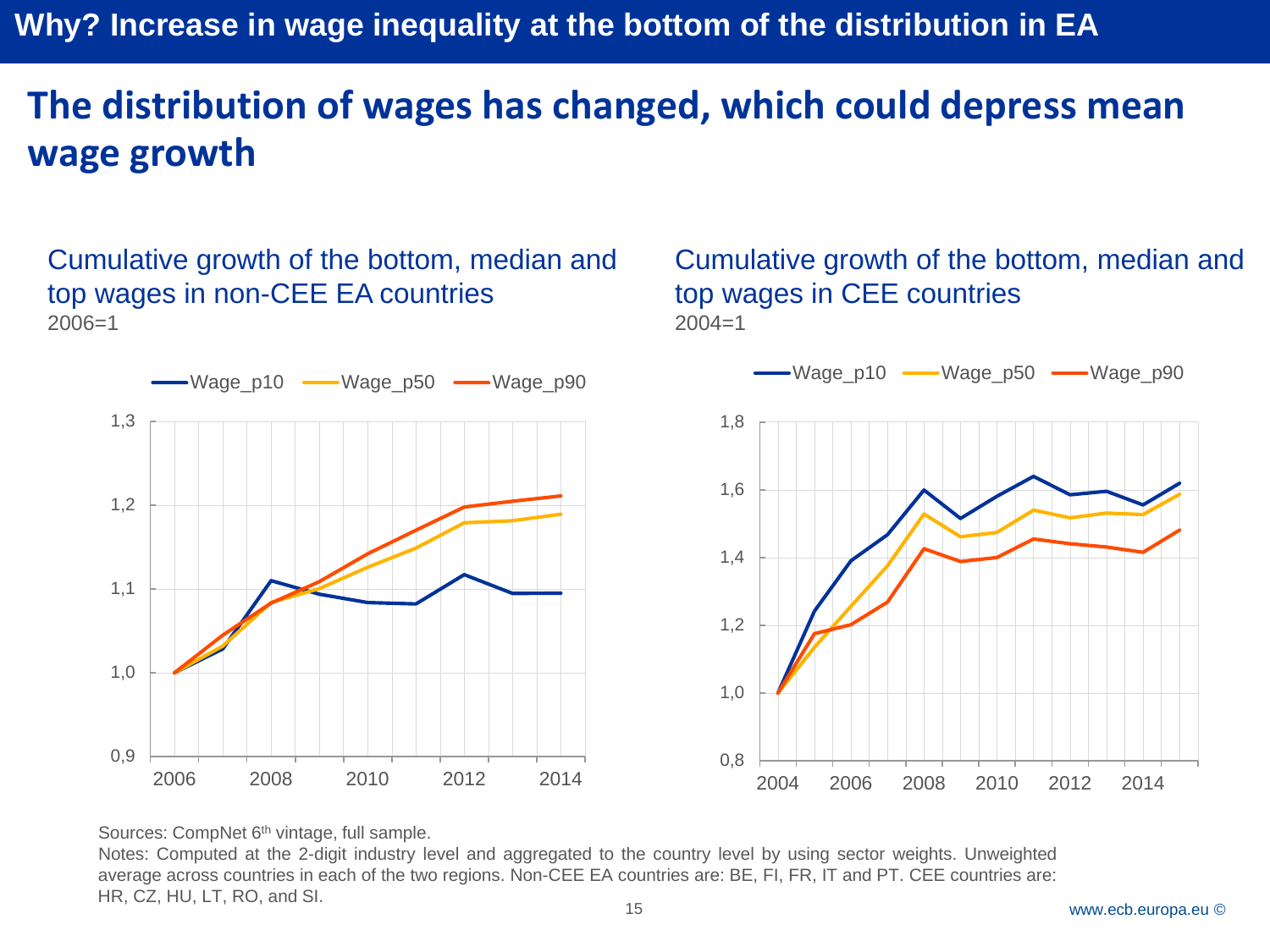#### <span id="page-15-0"></span>Is the change in wage distribution related to the flattening of the curve?

## **Sort of diff-in-diff exercise: explore if flattening significantly larger in sectors where inequality increased the most since the crisis**

#### Elasticity of nominal wage growth to labour market slack, different sectors

Estimated coefficient



- Innovation of paper: estimate sector level Phillips curves using sector job flows to [approximate](#page-35-0) sector slack
- We split sectors in each country according to the relative increase in (bottom) wage inequality since 2009
- Estimate Phillips curves for the CEE and non-EA CEE regions letting the coefficient vary for each sector split
- We find that the flattening observed in the post-crisis period in EA countries is driven by sectors with large increase in inequality

Sources: CompNet 6<sup>th</sup> vintage, full sample.

.

productivity growth and aggregate HICP. Standard errors clustered at the country-sector level. Notes: Fixed effect regression of growth in nominal median sector wage against sector labour market slack, controlling for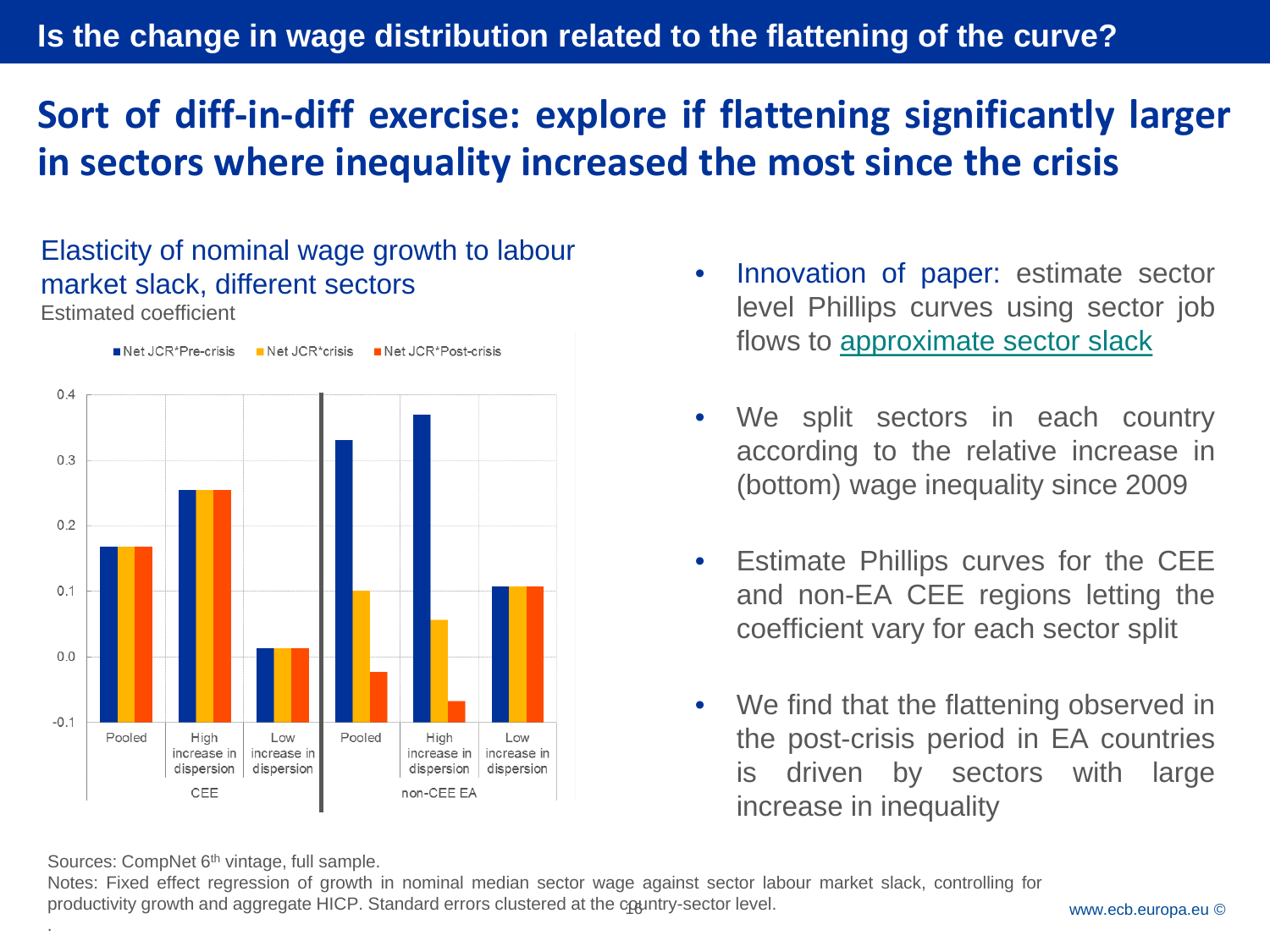### **Overview**

- Example #1: Understanding wage developments in the EA
	- 1.1 Declining productivity-wage pass-through
	- Flattening wage Phillips curve in the EA 1.2
- 2 Example #2: Firms' deleveraging after the crisis
- 3 Example #3: Trade
- 4 Policy implications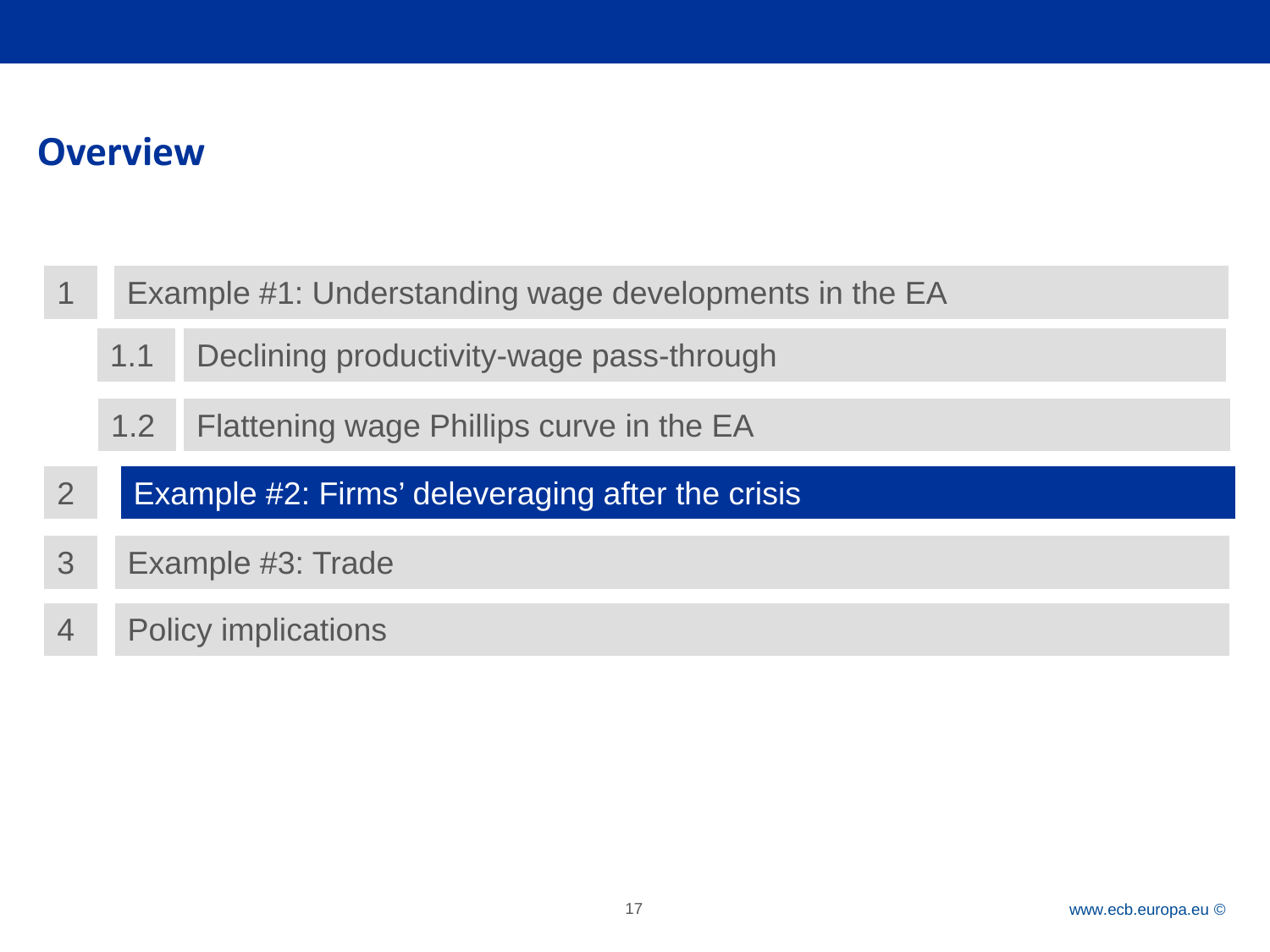# Debt sustainability of firms in NEA: joint with Francesco Chiacchio

# **Debt sustainability of the NFC sector depends ultimately on the repayment capacity of the indebted firms**

- The question therefore is: **Which firms are indebted?**
- This study:
	- Goes micro and looks at the (static) distribution of debt and leverage, across different types of firms in available EU-9 countries - not here
	- Explores the time dynamics of leverage of different types of firms
	- Analyses factors correlated with leverage growth of distressed firms
		- Bank capitalisation (health of financial sector)
		- Quality of credit-related (and other) institutions
- We find that in countries with less capitalised banks and weaker credit-related institutions leverage growth of distressed firms has been relatively larger since the crisis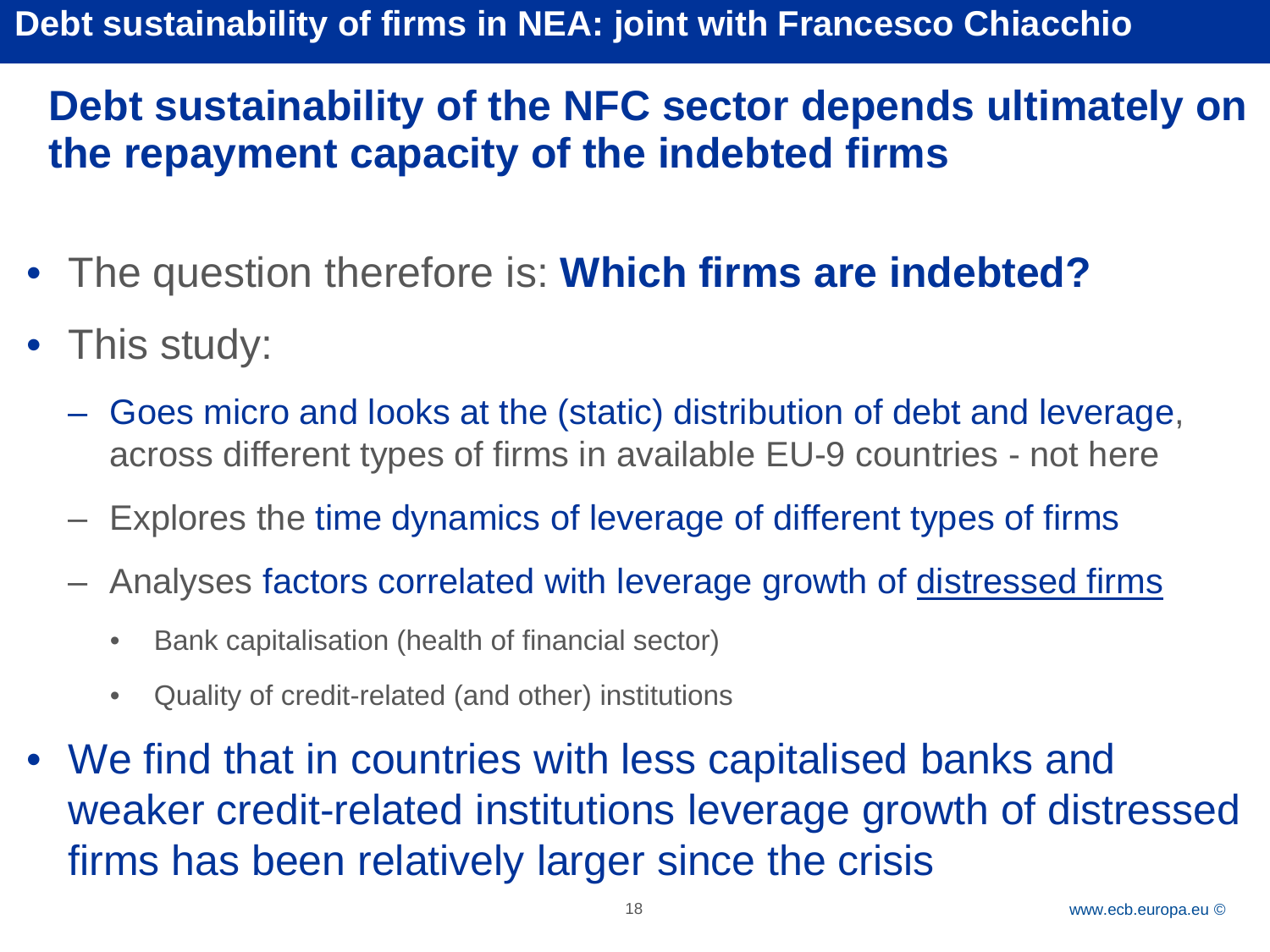### The macro picture

# **NFC sector indebtedness increased strongly during the pre-crisis and crisis periods; deleveraging thereafter**

**Debt-to-GDP, NFC sector** *(%)* **Debt-to-financial assets, NFC sector** *(%)*





*Source: Eurostat, quarterly sector NA.*

*Note: Last observation: 2017Q4. Numbers refer only to the Non-Financial Corporation sector.*

*Source: Eurostat, quarterly sector NA.*

*Note: Last observation: 2017Q4. Numbers refer only to the Non-Financial Corporation sector.*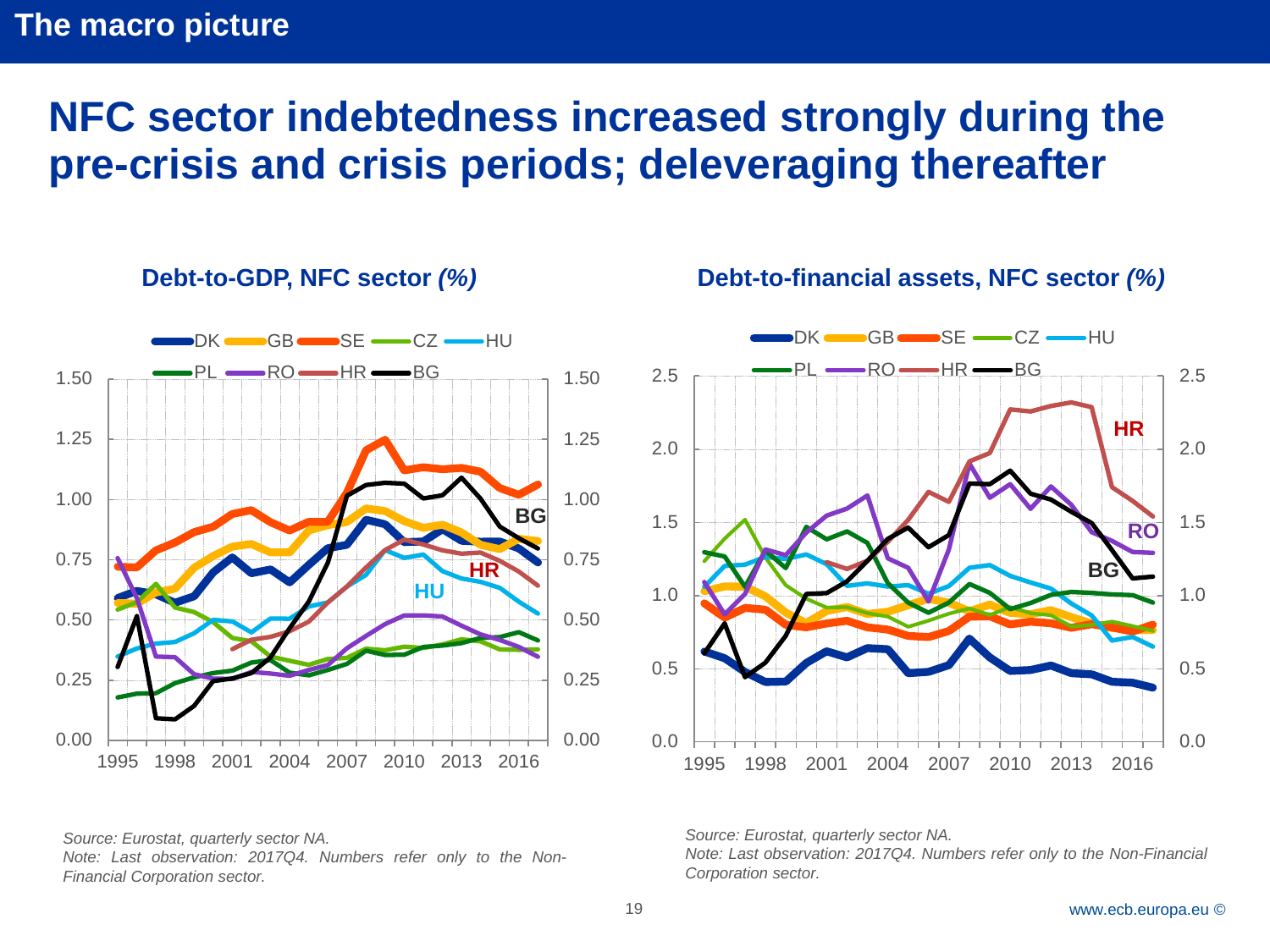# <span id="page-19-0"></span>**The good news is that the NFC sector is deleveraging…the bad news is that not all firms are doing so**

- We consider two types of firms, within each 2-digit industry:
	- "Distressed firms": Firms with 3 consecutive years of profits below interest payments, excluding high-growth firms;
	- "Healthy firms": Rest of firms in the sector.
- Data sourced from CompNet (6<sup>th</sup> vintage)
	- 6 NEA countries: CZ, HR, PL, RO, DK and SE (data cover between 30 and 75% of population of firms with employees);

20

- About 50 2-digit industries of the business sector;
- Period 2004-2015.

**[Descriptives](#page-37-0)** [ORBIS coverage](#page-38-0)

[Debt shares and types of firm](#page-36-0)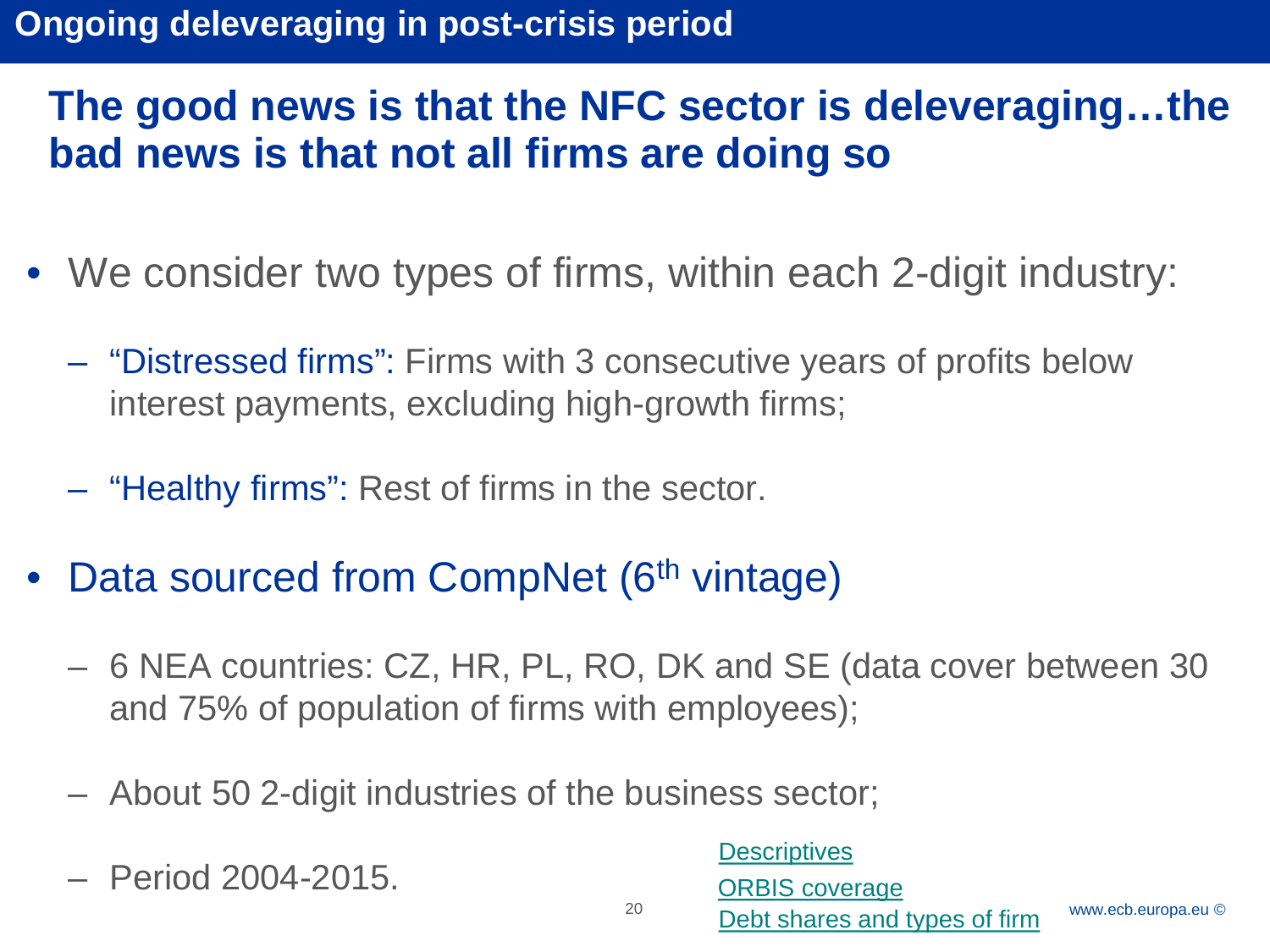#### **In EU-6 the leverage of distressed firms has remained at high levels**

*Median leverage by type of firm (2007=1)*

#### **In EU-3 distressed firms have deleveraged faster than the healthy ones**

*Median leverage by type of firm (2007=1)*



*Source: CompNet 6th vintage, full sample (20E sample for CZ and PL). Note: Firms operating in all business sectors. Countries included are HR, CZ, and PL. 5 observations have been interpolated for HR and PL.*

*Source: CompNet 6th vintage, full sample .*

*Note: Balanced sample of countries; firms operating in all business sectors. The chart refers to Sweden and Denmark.*

#### [By sector](#page-39-0)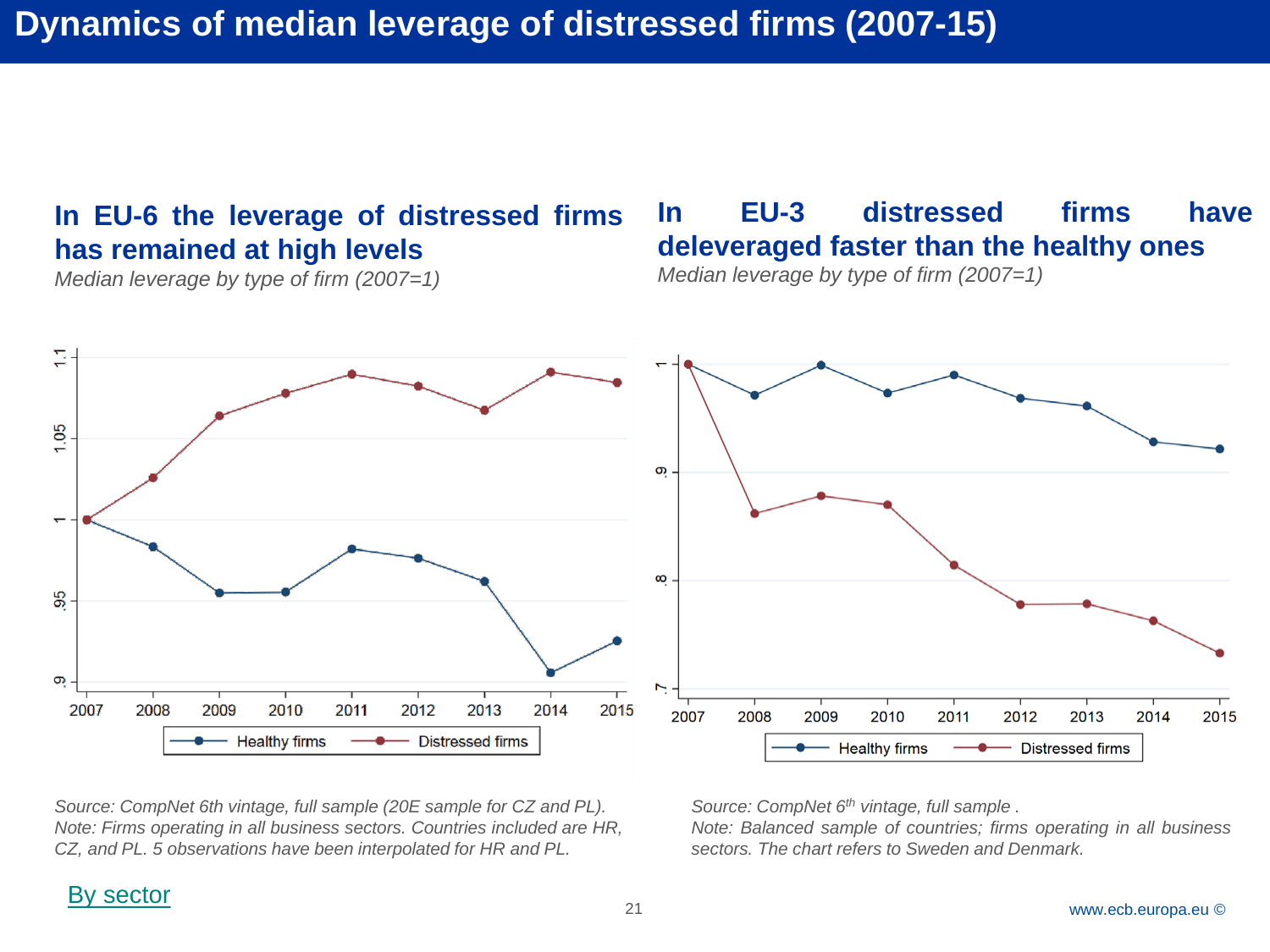- Follow Schivardi, Sette, and Tabellini (2017): "Credit misallocation during the European financial crisis" (in Italy)
	- They argue that low capitalised banks may have been particularly adverse to absorb losses during the recession
	- The result is that **weaker banks were willing to keep lending to weak firms** that otherwise would not have serviced their debt

- Hypotheses of this chapter:
	- Countries where **banks were less capitalised** lent relatively more to distressed firms during the crisis;
	- **Weakness in other banks' institutional features**, like depth and coverage of credit information, also played a role.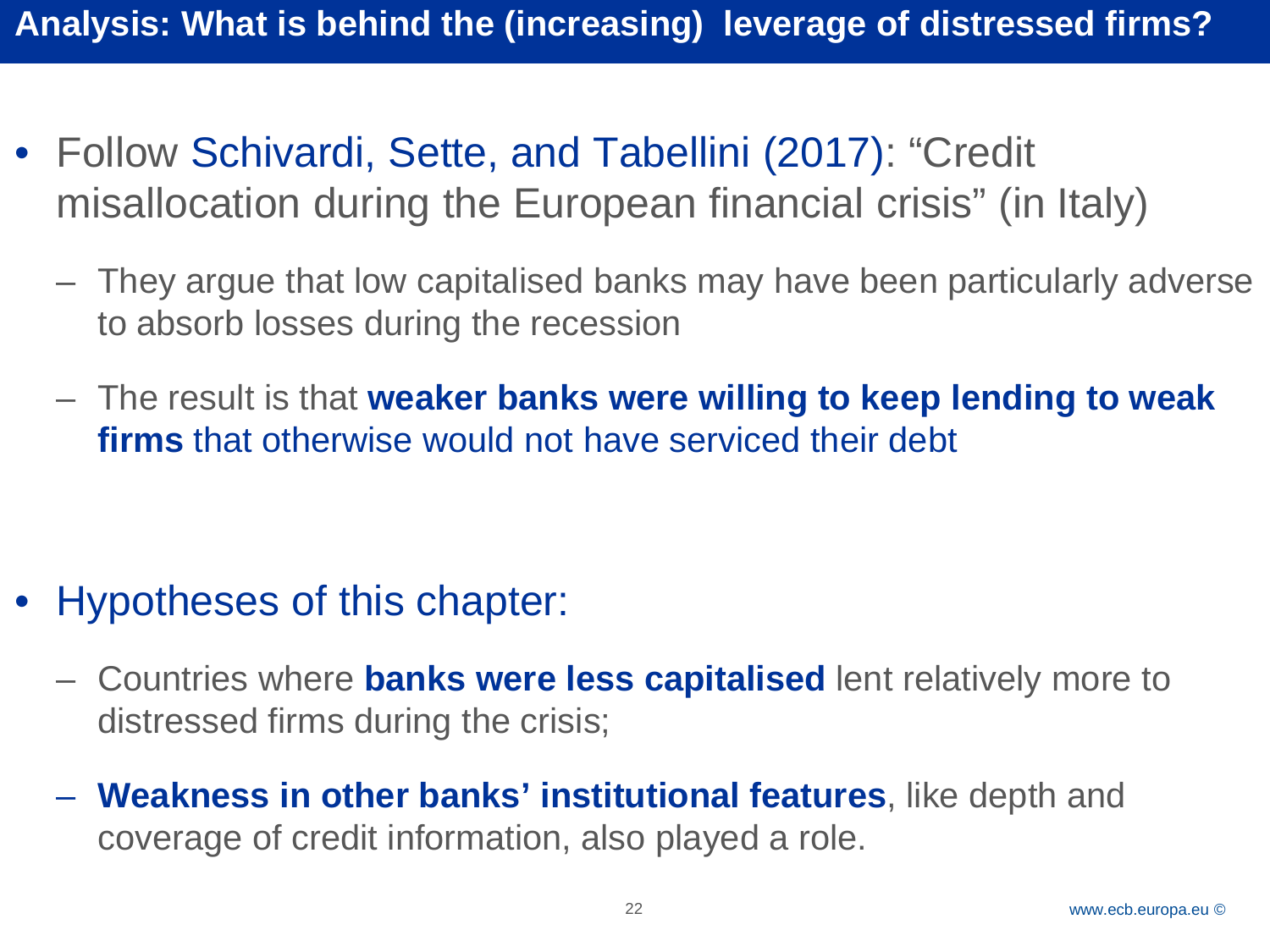# **Analysis: Specification and variables**

**Dependent variable:** Annual leverage growth of different types of firms in a c,s,t **Control for:** Credit demand; country, sector and year fixed effects

 $\Delta lev_{icst}=\beta_0+|\beta_1|(Z_{it}*BankCapital_{ct}*crisis)+\beta_2X_{icts}+\beta_3\Delta VA_{cst}+\beta_5Size_{icst}+\gamma_{c+}\gamma_s+\gamma_t$  $+ \varepsilon_{\text{icts}} + \beta_6(Z_{it} * \text{Institution} * \text{criss})$ 

- *crisis = 1 if year > 2008;*
- *Z = 1 if firms are distressed, and 0 if healthy;*
- *Bank capital adequacy ratio: TIER1 + TIER2 capital/risk-weighted assets (St. Louis Fed);*
- *Other institutions: DB indicator of "getting credit" (legal rights of creditors and borrowers and scope and coverage of credit information), World Bank.*
- **Coefficient of main interest**: if *β<sup>1</sup> < 0 , banks with lower capital adequacy lent more to distressed firms during the crisis relative to banks with higher capital adequacy ratios*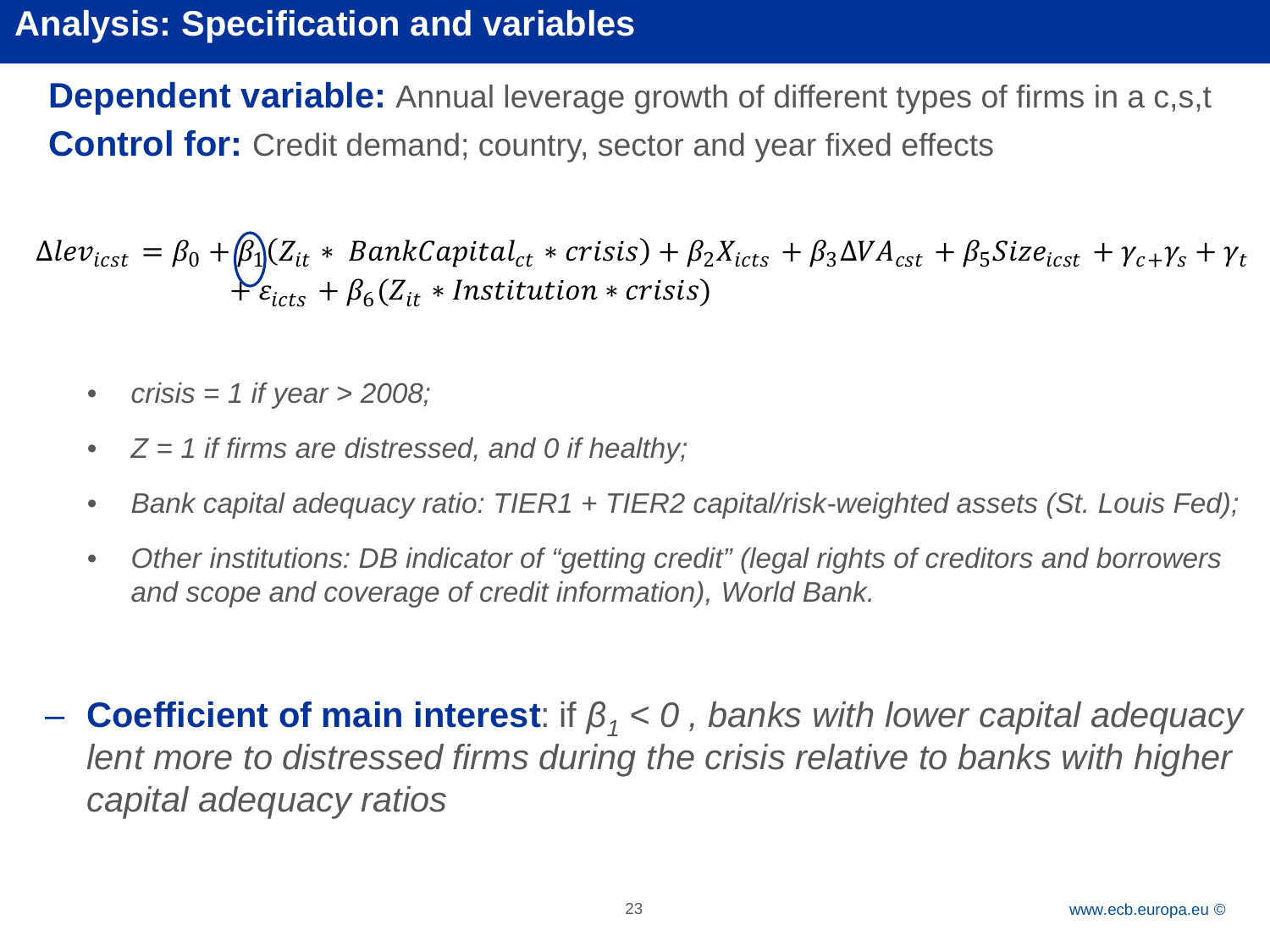## **Has leverage of distressed firms increased more in countries with relatively less capitalised banks in the period 2009-15?**

| Dependent variable: Annual growth<br>in leverage of firms | <b>Baseline</b> |  |
|-----------------------------------------------------------|-----------------|--|
|                                                           |                 |  |
| Distressed * Bank capital * crisis                        | $-0.012*$       |  |
| <b>Distressed * Bank capital</b>                          | $0.013**$       |  |
| <b>Bank capital * crisis</b>                              | $-0.012***$     |  |
| <b>Bank Capital</b>                                       | $0.010***$      |  |
| <b>Distressed dummy</b>                                   | $-0.133*$       |  |
| Distressed * crisis                                       | 0.120           |  |
| Firm's size                                               | $-0.005$        |  |
| <b>Growth in sector real VA</b>                           | $-0.001$        |  |
| <b>Crisis dummy</b>                                       | $0.129***$      |  |
| <b>Constant</b>                                           | $-0.081*$       |  |
| <b>Observations</b>                                       | 2,360           |  |
| <b>R-squared</b>                                          | 0.057           |  |

Source: Own calculations based on CompNet 6<sup>th</sup> vintage, full sample (20e for CZ and PL) and St. Louis FED. \*\*\* p<0.01, \*\* p<0.05, \* p<0.10

#### • **YES!!**

- This is different from pre-crisis period, when more (less) capitalised banks lent more (less) to distressed firms:
	- There was credit expansion and no worries for solvency ratios
- Leverage growth on average across all countries is lower in distressed firms relative to healthy firms

These results are totally consistent with Schivardi et al (2017)

Extension of the baseline: countries with worse **credit-related institutions** lent more to distressed firms since 2009 - [here](#page-40-0)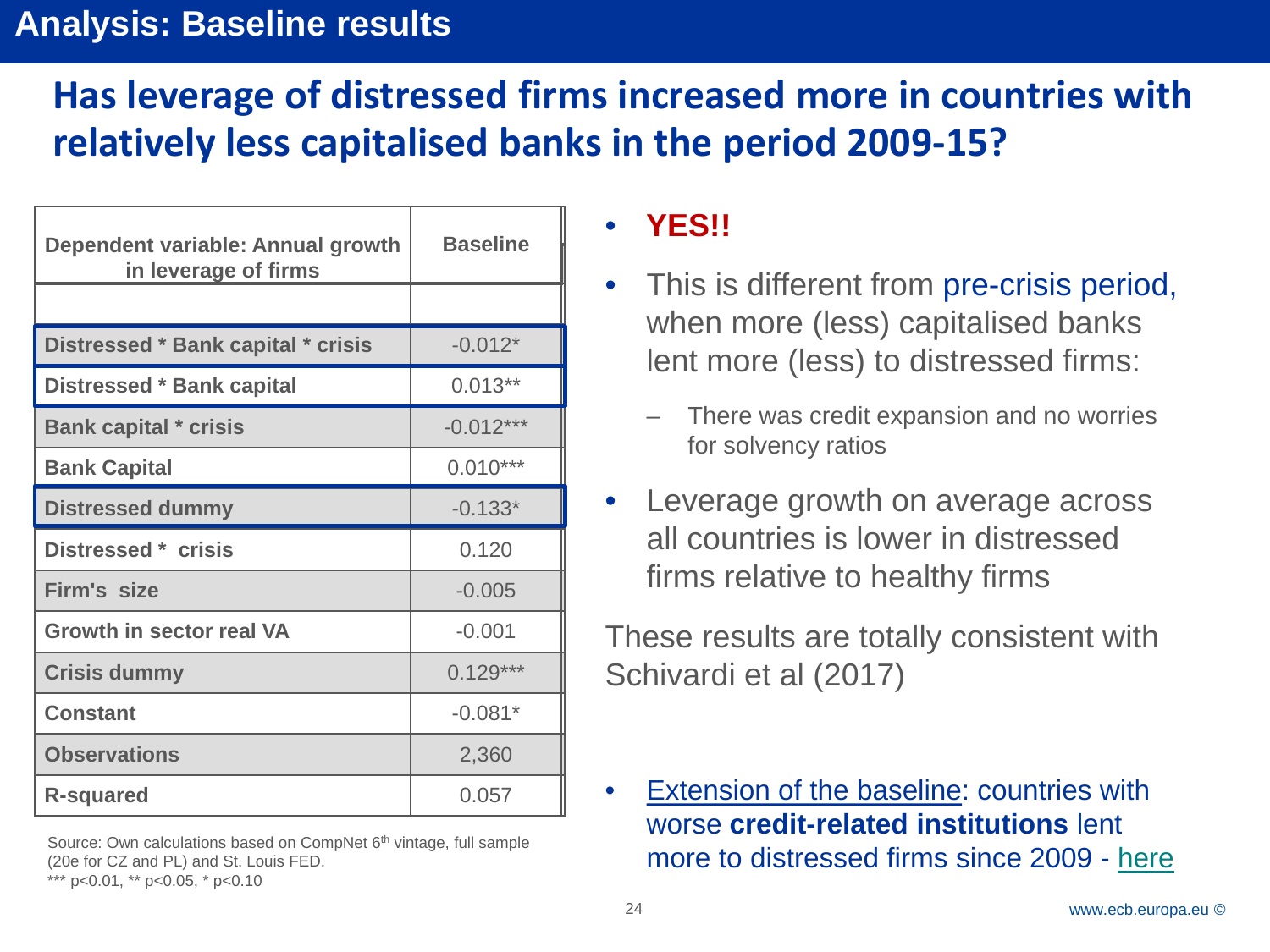### **Overview**

- Example #1: Understanding wage developments in the EA
	- 1.1 Declining productivity-wage pass-through
	- Flattening wage Phillips curve in the EA 1.2
- 2 Example #2: Firms' deleveraging after the crisis
- 3 Example #3: Trade (only if time!)
- 4 Policy implications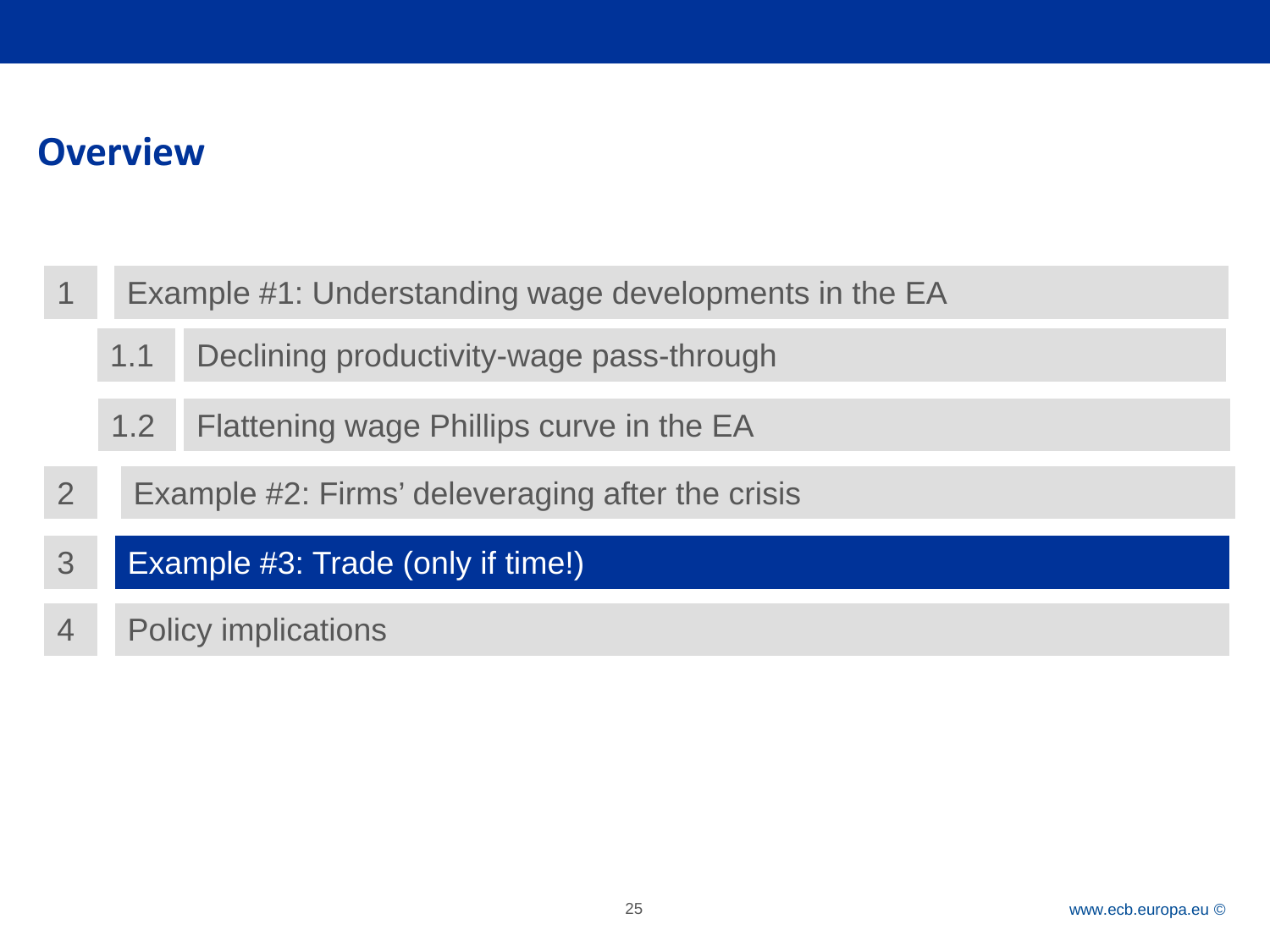# The unprecedented drop in exports in 2009 was driven by the intensive margin of few firms



Macro picture: Aggregate export growth in selected euro area countries, 2001-2017

Sources: Eurostat.

Notes: Annual nominal growth of exports of goods, %.

#### are in-out of international markets. [Coverage of exports in CompNet](#page-35-0)

#### Decomposition of export growth by firm type, 2009

Contributions to annual growth rate



Sources: : CompNet, 4<sup>th</sup> and 5<sup>th</sup> vintage.

new exporters did not export in the previous year; switch exporters<br>are in-out of international markets www.ecb.europa.eu © Notes: Continuing exporters have exported for 3 consecutive years;

26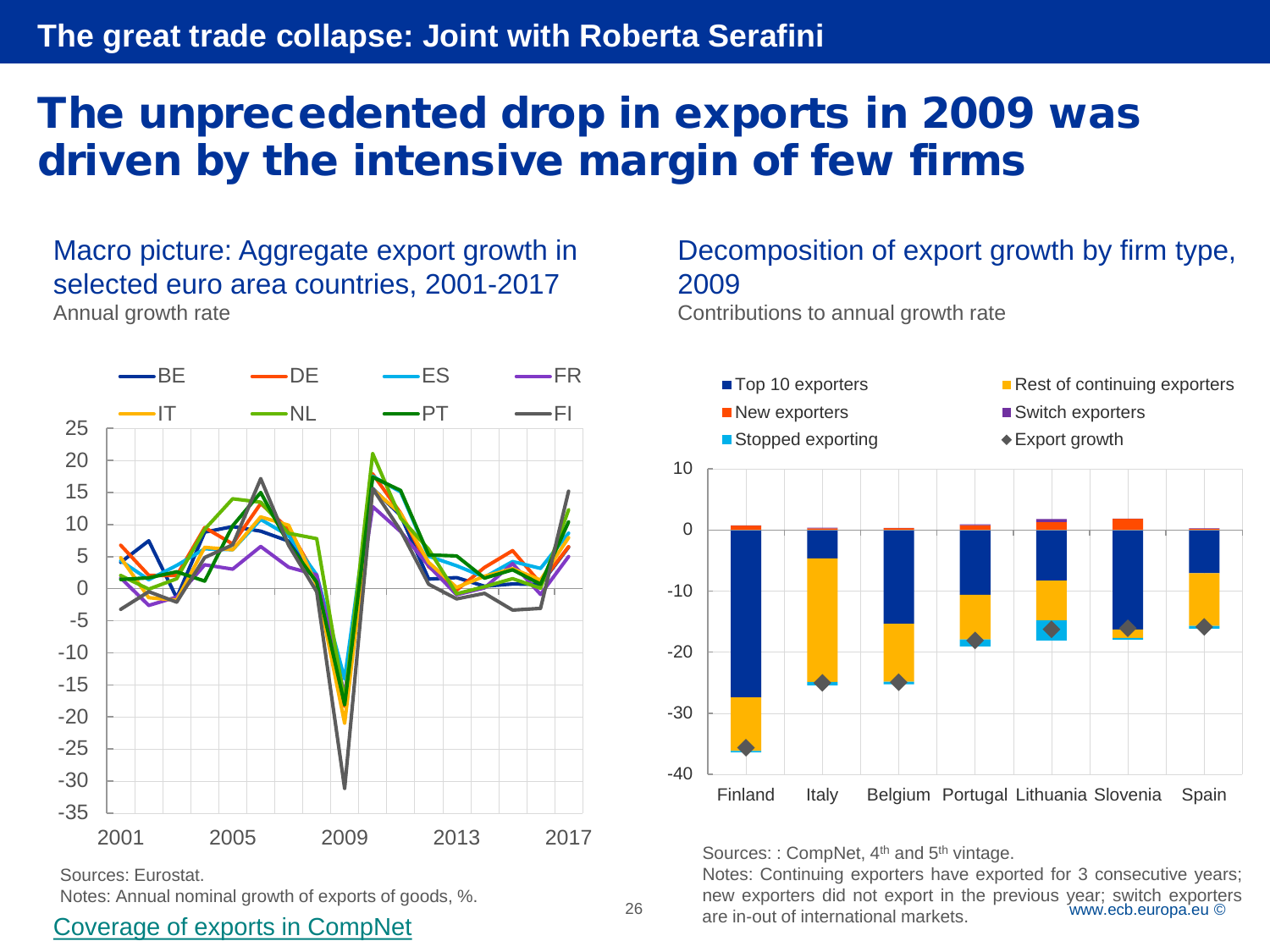The importance of few firms to understand aggregate trade developments

# More generally, few firms - the top exporters explain the bulk of aggregate export growth in most EU countries

#### Concentration of exports in top 5 or 10 exporters, EU countries

Share of total exports



Sources: CompNet, 4<sup>th</sup> and 5<sup>th</sup> vintage.

Notes: Share of total exports of top exporters, defined on the basis of their value of exports.

Correlation of export growth of top 10 exporters and aggregate export growth Annual growth rate



Sources: CompNet, 4<sup>th</sup> and 5<sup>th</sup> vintage, and Eurostat. Notes: Annual nominal growth of exports of goods, %.

27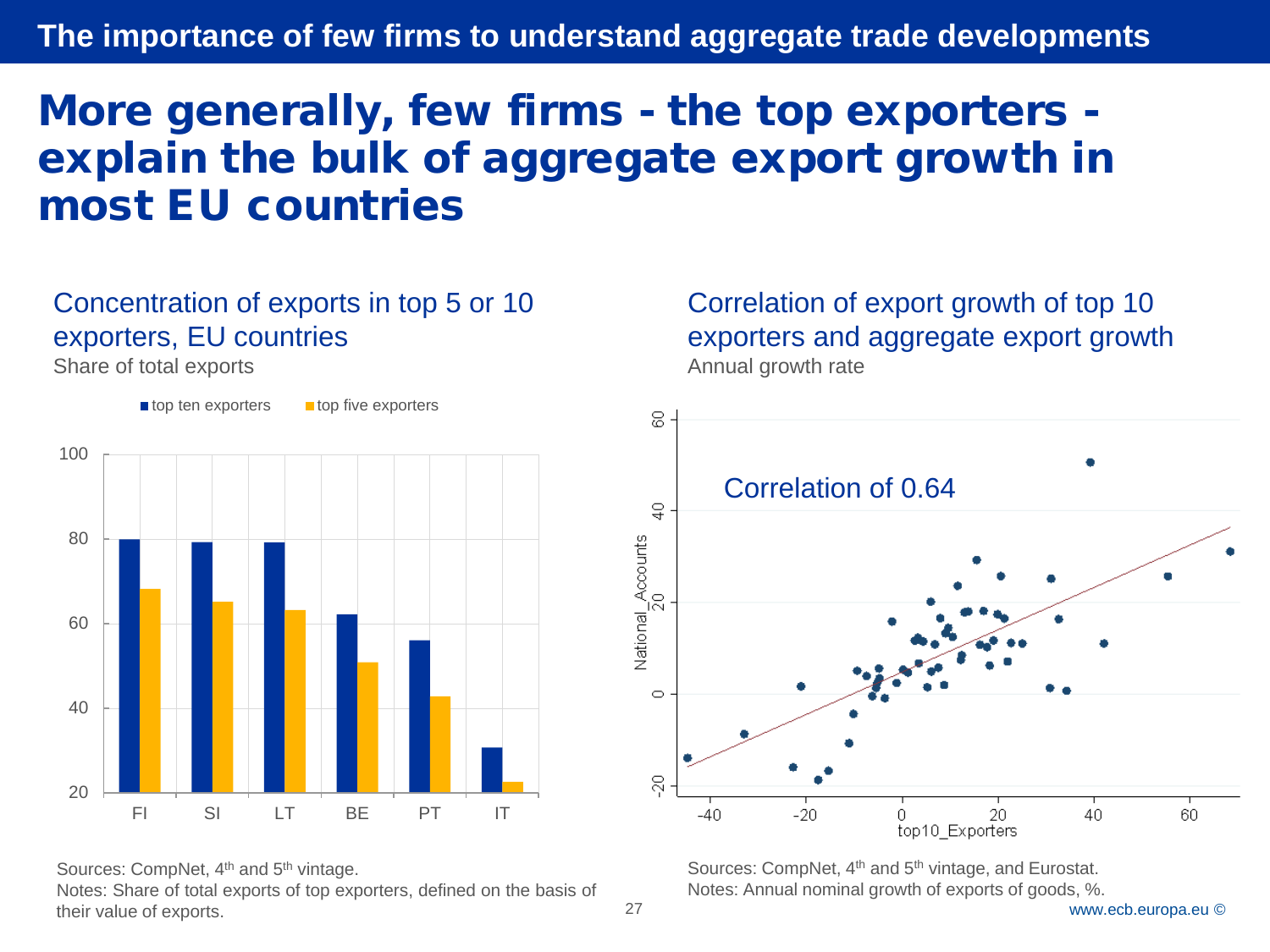### **Overview**

- Example #1: Understanding wage developments in the EA
	- 1.1 Declining productivity-wage pass-through
	- Flattening wage Phillips curve in the EA 1.2
- 2 Example #2: Firms' deleveraging after the crisis
- 3 Example #3: Trade
- 4 Policy implications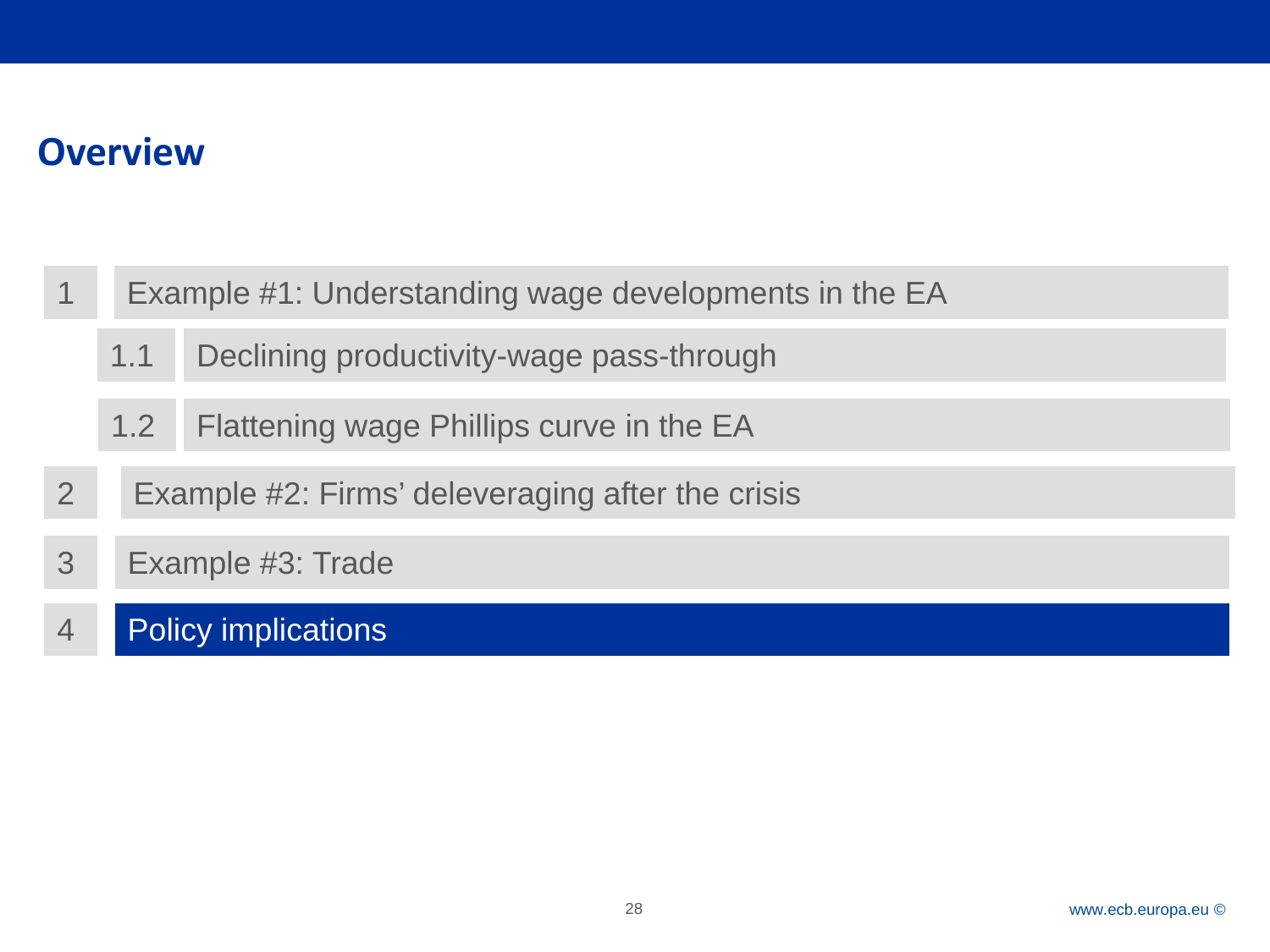• We show 3 examples being analysed in DG-E where micro data can unravel key issues that macro analysis does not capture…

…and help better understand macro developments.

- However, micro-founded analysis is still not widely used by policy institutions (although it is in the academia).
- CompNet was created to fill this gap and, most importantly, to raise awareness among policy makers of the relevance of looking not only at the average but at the tails and other moments of the distribution.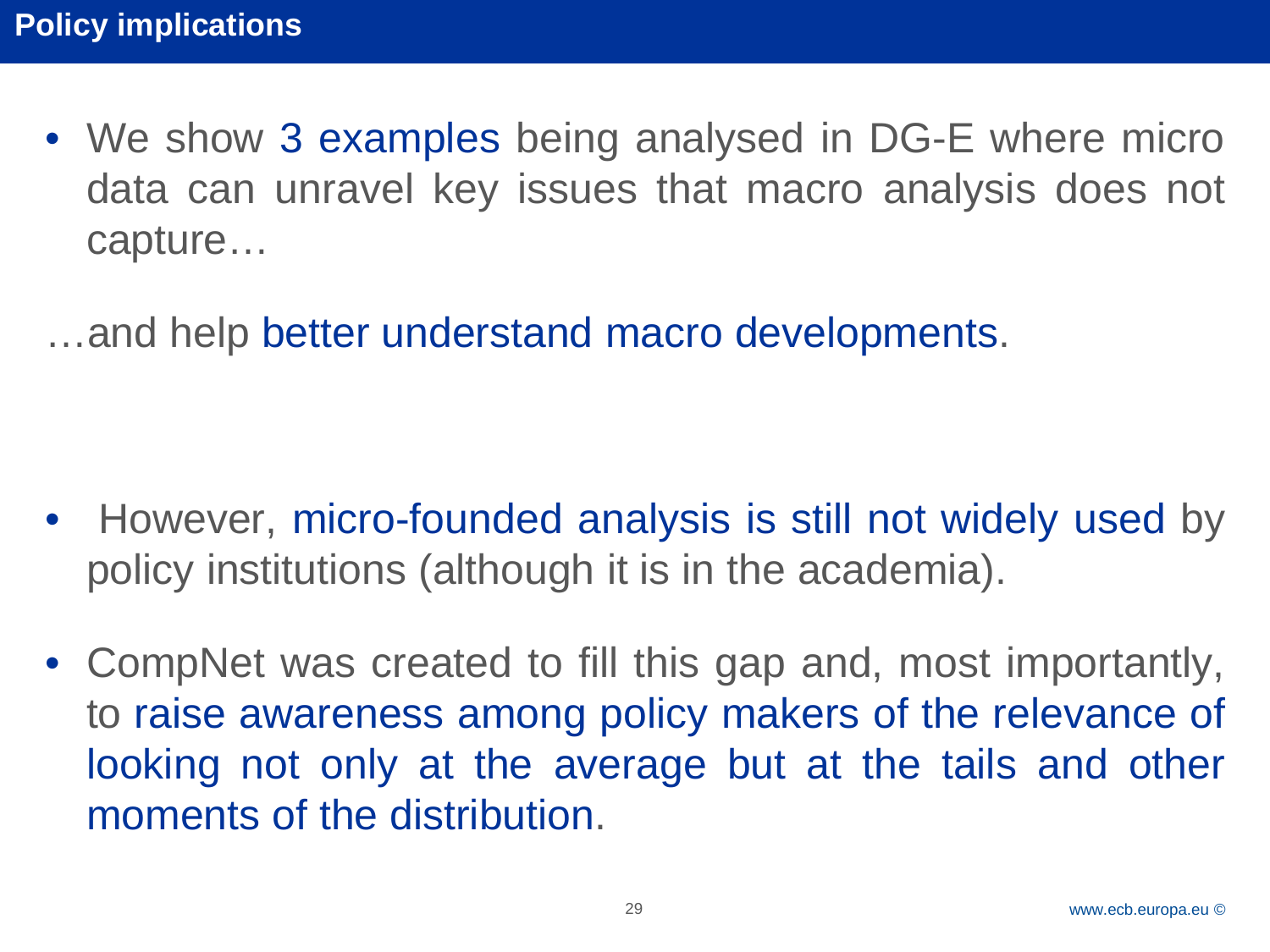# THANKS FOR THE TIME AND ATTENTION!!!!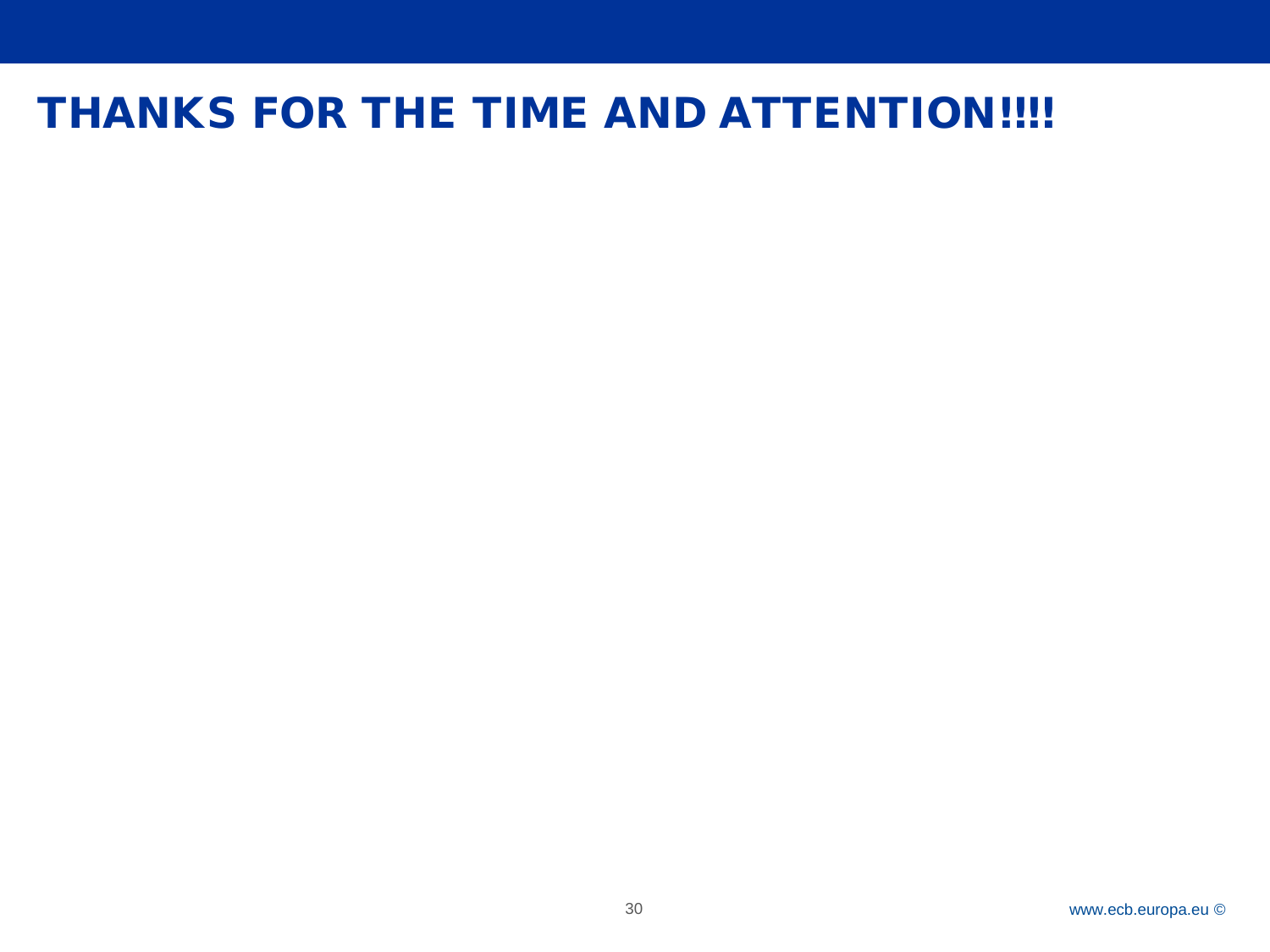# Reserve slides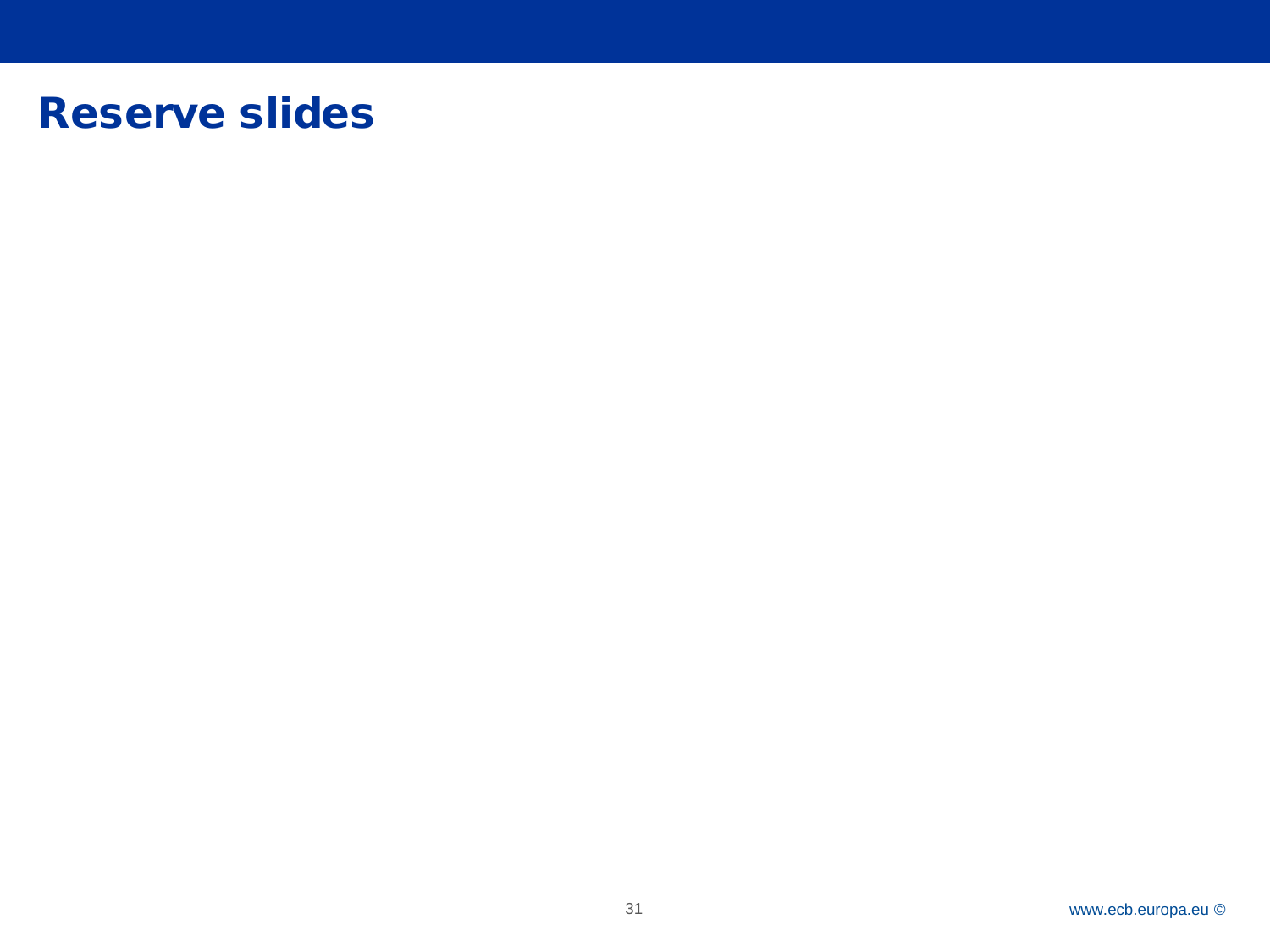<span id="page-31-0"></span>Cumulative growth of the bottom, median and top wages paid by small firms  $2009=1$ 

Cumulative growth of the bottom, median and top wages paid by large firms 2009=1



Sources: CompNet 6<sup>th</sup> vintage, full sample.

Notes: Small firms are firms in the lower third of the size distribution in the sector. Large firms are firm sin the top tercile of the size distribution.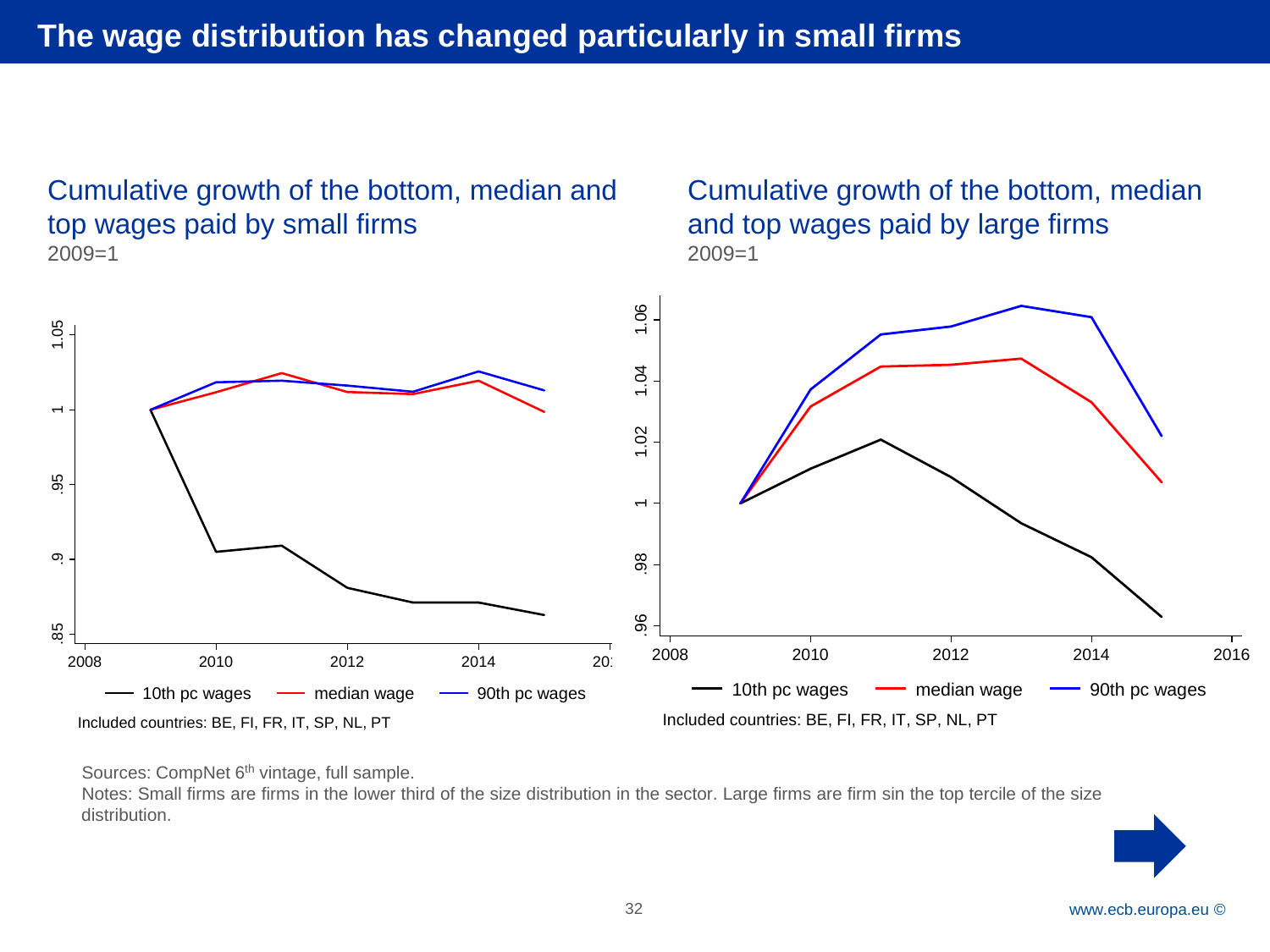### **Change in wage distribution, by TFP tercile and country**

## **Increase in inequality at the bottom of the wage distribution concentrated in low TFP firms in most countries**

Difference between 2006 and 2014 in wage

dispersion, top and bottom of wage

distribution: High TFP firms

Percentage points

Difference between 2006 and 2014 in wage dispersion, top and bottom of wage distribution: Low TFP firms

Percentage points



Sources: CompNet 6<sup>th</sup> vintage, full sample.

.

2006 and the log in 2014, in each country after aggregating sectors using sector turnover shares. Low (high) TFP firms are in the<br>www.combination.com/highting/sector TEP distribution Notes: Dispersion between the median and bottom wages in a given sector and TFP tercile computed as the ratio of the wage in p50 relative to p10 (same for dispersion between top and median wages). The chart shows the change between the log of the ratio in bottom (top) third of the sector TFP distribution.

www.ecb.europa.eu ©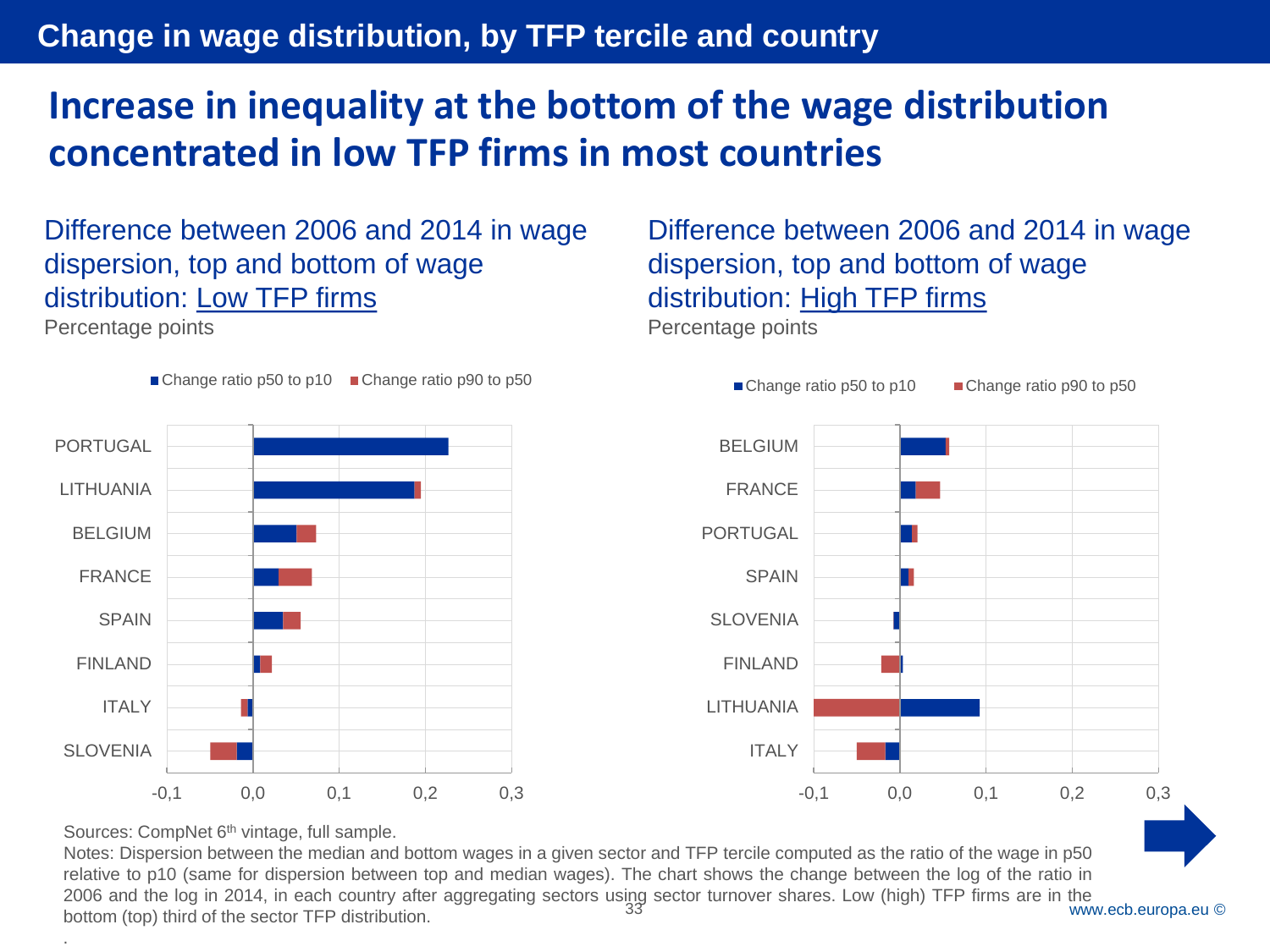# <span id="page-33-0"></span>• Two types of data:

- Macro data: Eurostat, quarterly data; All EU countries; 1Q 2001- 4Q 2017
- Micro-aggregated data: CompNet; 13 EU countries; 56 2-digit industries; Info on NFC with employees; 2004-2015

# • Definitions of labour market slack:

- In the macro part it is measured by Headline UR-NAIRO (from AMECO)
- In the micro part it is measured by sector JCR minus sector-specific JCR trend; same with JDR and with the net JCR (JCR-JDR). [More here](#page-15-0)

### • Country groupings:

- EU CEE countries: all 11 CEE countries (both EA and non-EA) in the macro part; 6 in the micro one (HR, CZ, HU, LT, RO, SI)
- EA countries: all non-CEE EA countries in the macro part and 7 in the micro one (BE, FI, FR, IT, NE, PT, SP – SE added in pooled EU regressions)
- Methodology: two-way fixed effects and more dynamic common correlated effects (DCCE) estimator

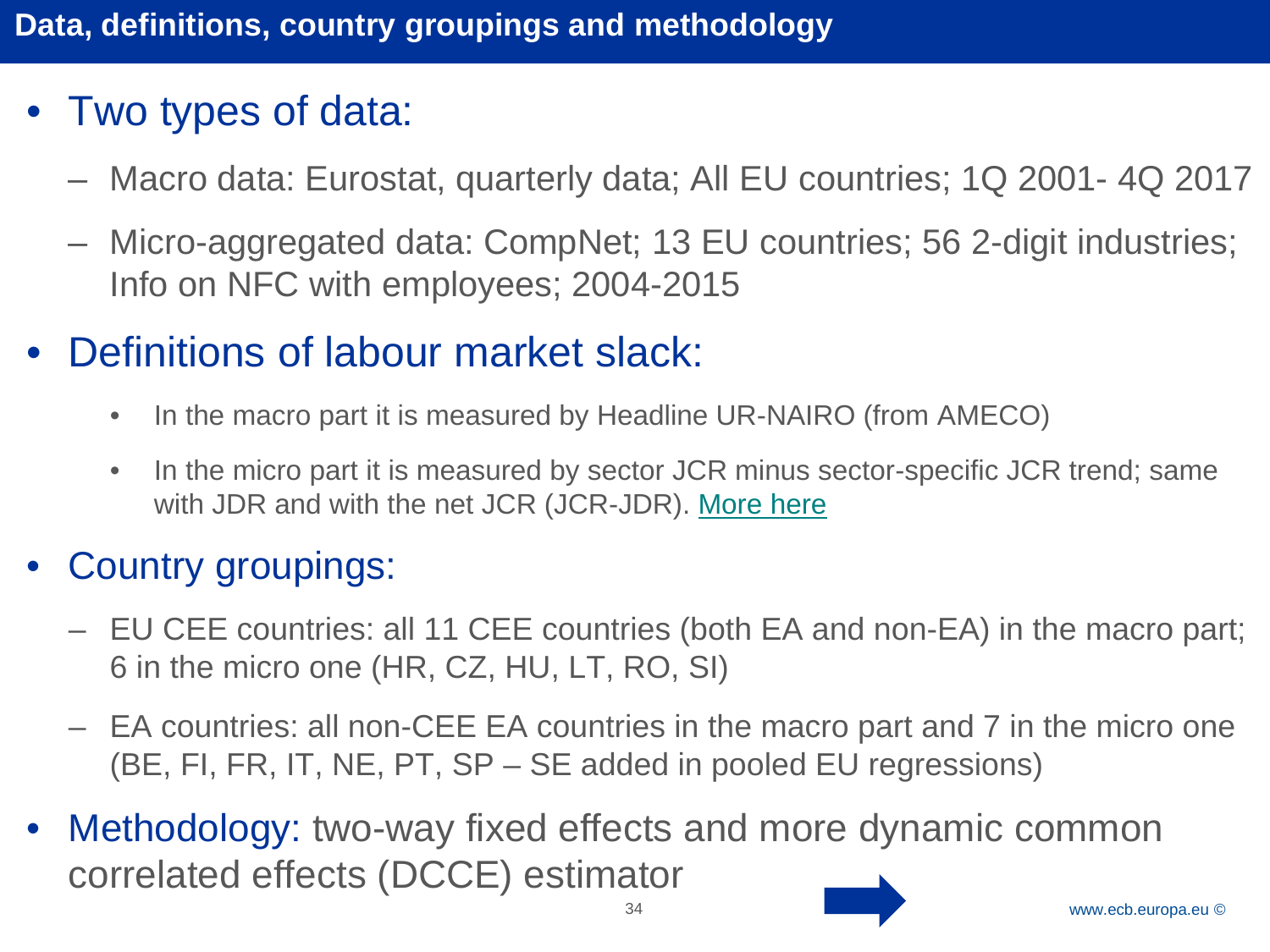### Mean markup dynamics by type of firm, services

2004=1



#### Premia of superstars relative to the median firm in the sector

Ratio, average 2006-2015



Sources: CompNet 6<sup>th</sup> vintage, full sample.

Notes: Countries included are BE, FI, FR, IT, and NL. Mark-ups estimated at the firm level using the De Loecker-Warzynski methodology.

Sources: CompNet 6<sup>th</sup> vintage, full sample.

Notes: Ratio of each characteristic of the superstars (top 1% TFP in the sector) to the median firm in the same sector.

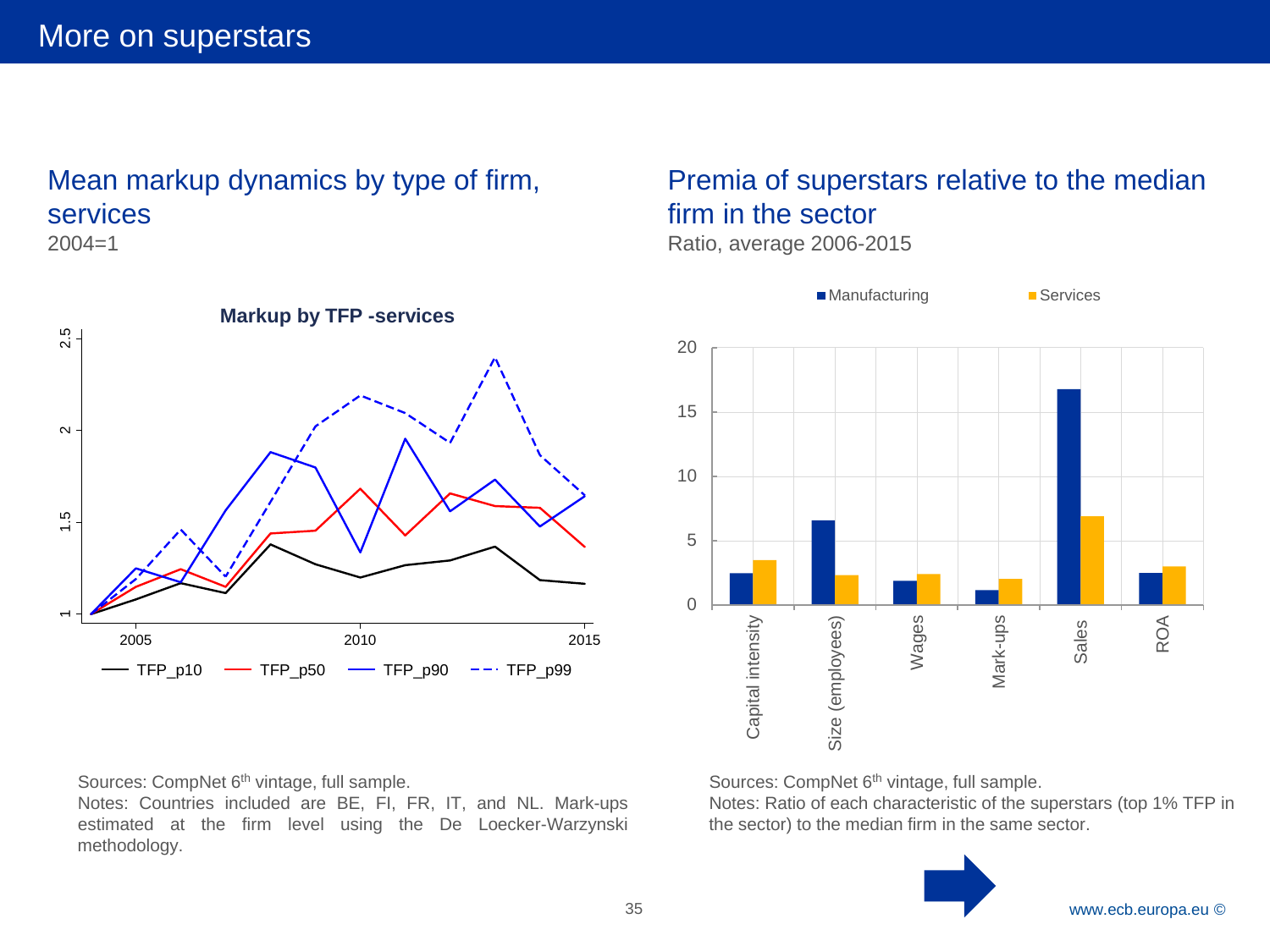### <span id="page-35-0"></span>**Estimation of Phillips' curves at the sector level using CompNet**

*Comparison of aggregate labour market slack with CompNet-based sector measures of slack* (annual growth rates)



*Source: 6th vintage of CompNet, full sample.*

*Notes: UR gap is measured by headline UR minus NAIRU, provided by Eurostat and AMECO. JCR and JDR slack are measured as sector jcr (jdr) minus the sector-specific trend jcr (jdr). We show the inverse of net jcr. Countries included: BE, CZ, FI,HU, IT, LT, PT,RO, SP, SE.* 

**We construct from sector job flows a sector-specific indicator of LM slack**

- Compute the deviation of job creation (JC), job destruction (JD) and net JC rates to the country-sector specific trend
	- We capture whether JC in a country-sector-year is above its trend, i.e. the sector LM is tight
	- Or the JD is below its trend, i.e. there is LM slack
- www.ecb.europa.eu © The inverse of the (aggregated) Net JC measure of slack correlates well with the usual ones but we gain the adjustment margin and the granularity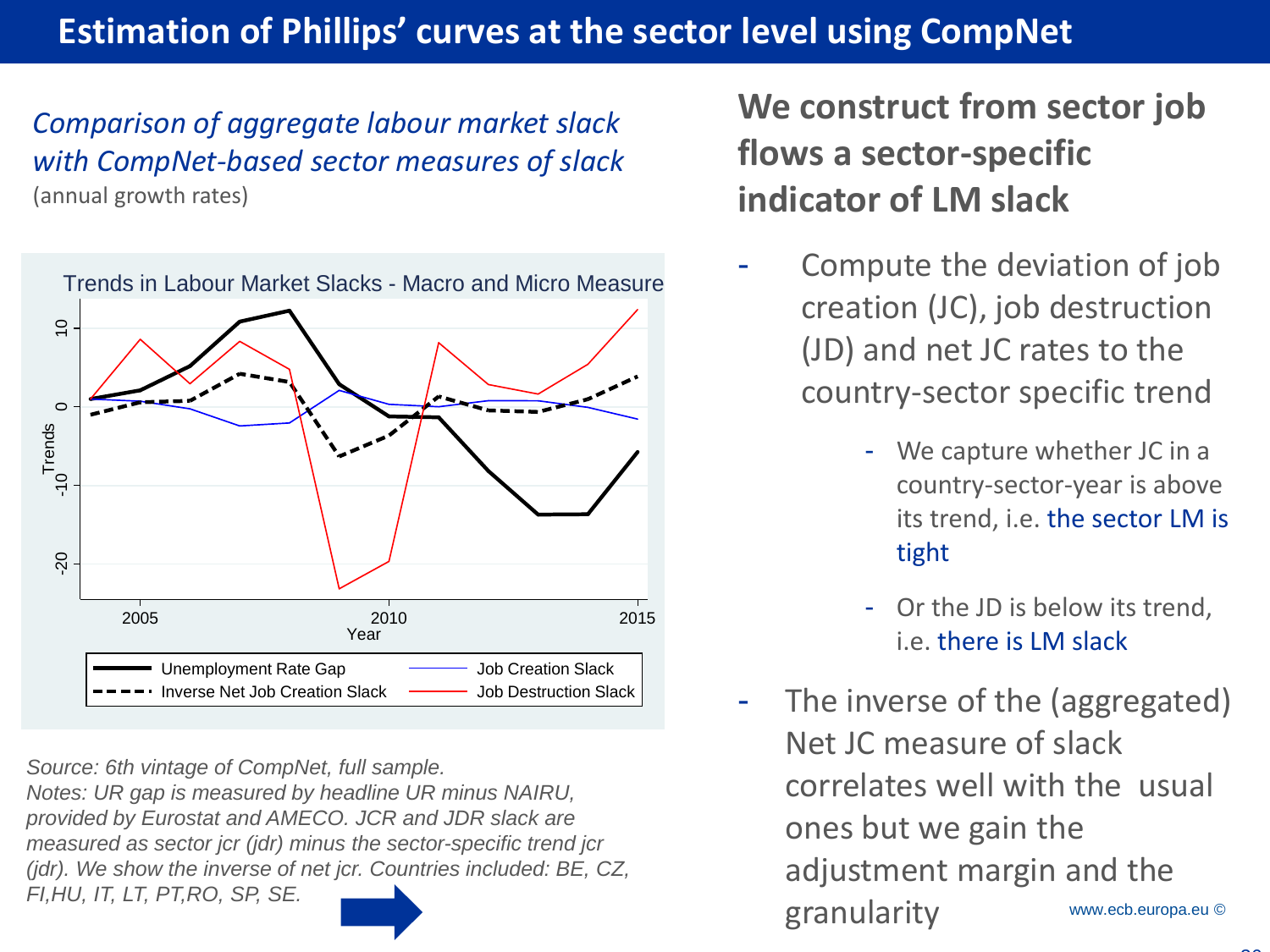#### <span id="page-36-0"></span>**Firms with volatile or persistently negative profits hold between 15% and half of NFC debt**

*Financial debt share by type of firms (% of total)*

#### **The leverage distribution of "distressed" firms is shifted to the right relative to that of healthy firms operating in the same sector**

*Leverage distribution by type of firms (ratios)*



*Source: Own calculations based on BvD ORBIS data.*

*Note: Average over 2004-2015, but coverage varies substantially and it is poor in several countries. We only included country/years with at least 70% of all firms, dropping 8, 1, 9, 5, 5, 1 years for BG, CZ, DK, HU, PL, and SE respectively.*



*Source: Own calculations on the 6th vintage of CompNet, full sample (20 employee sample for CZ and PL).*

*Note: Average over 2006-2015. Leverage as financial debt / total assets. Countries included: HR, CZ, DK, LT, PL (2007-2015), RO (2007-2015), SI (2007-2015) and SE.*



#### 37 www.ecb.europa.eu ©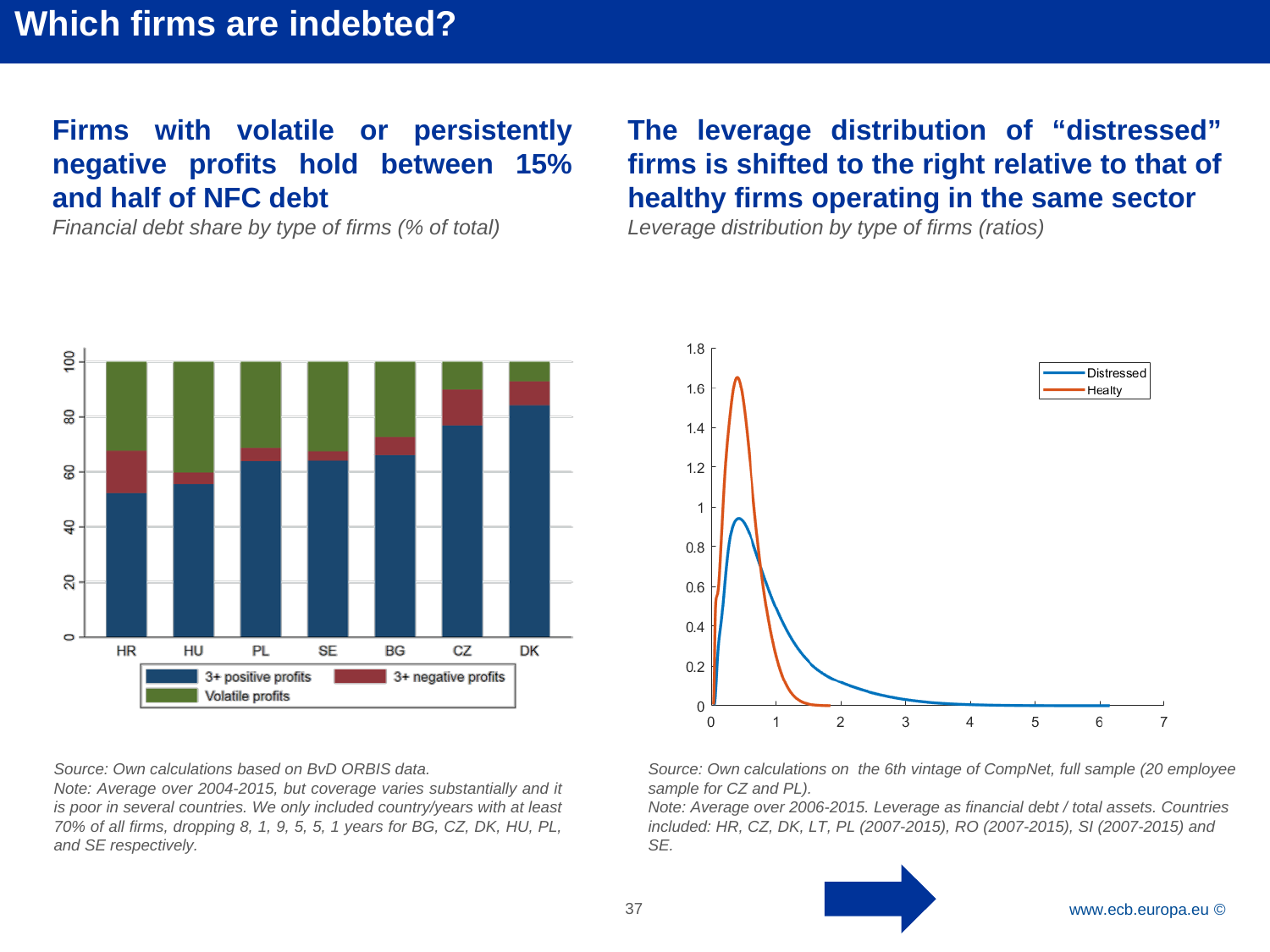**Yearly change in median leverage**

<span id="page-37-0"></span>

| <b>Region</b>             | <b>Period</b> | <b>Banks capital</b><br>adequacy ratio (%) | <b>Share of</b><br>distressed firms<br>$(\%)$ | <b>Healthy firms</b> | <b>Distressed</b><br>firms |
|---------------------------|---------------|--------------------------------------------|-----------------------------------------------|----------------------|----------------------------|
|                           |               |                                            |                                               |                      |                            |
| <b>NEA CEE</b><br>average | 2004-2008     | 14.4                                       | 4.6                                           | 2.1                  | 9.4                        |
| <b>NEA CEE</b><br>average | 2009-2015     | 16.6                                       | 8.5                                           | $-0.3$               | 1.8                        |
| EA CEE average            | 2004-2008     | 12.2                                       | 6.8                                           | 3.3                  | 2.4                        |
| EA CEE average            | 2009-2015     | 15.4                                       | 9.3                                           | $-1.1$               | $-0.3$                     |
| <b>Other NEA</b>          | 2004-2008     | 11.0                                       | 3.3                                           | $-1.7$               | $-2.7$                     |
| <b>Other NEA</b>          | 2009-2015     | 16.6                                       | 4.7                                           | $-0.6$               | $-0.7$                     |

Source: Own calculations based on CompNet 6th vintage, full sample (20e for CZ and PL) and St. Louis FED. Note: Banks' capital adequacy ratio is the sum of TIER 1 and TIER 2 capital as a share of risk-weighted assets. Distressed firms refers to the average of (i) firms with 3+ years of negative profits and not fast growing; and (ii) firms with positive profits, with an interest coverage ratio > 1 for 3+ years.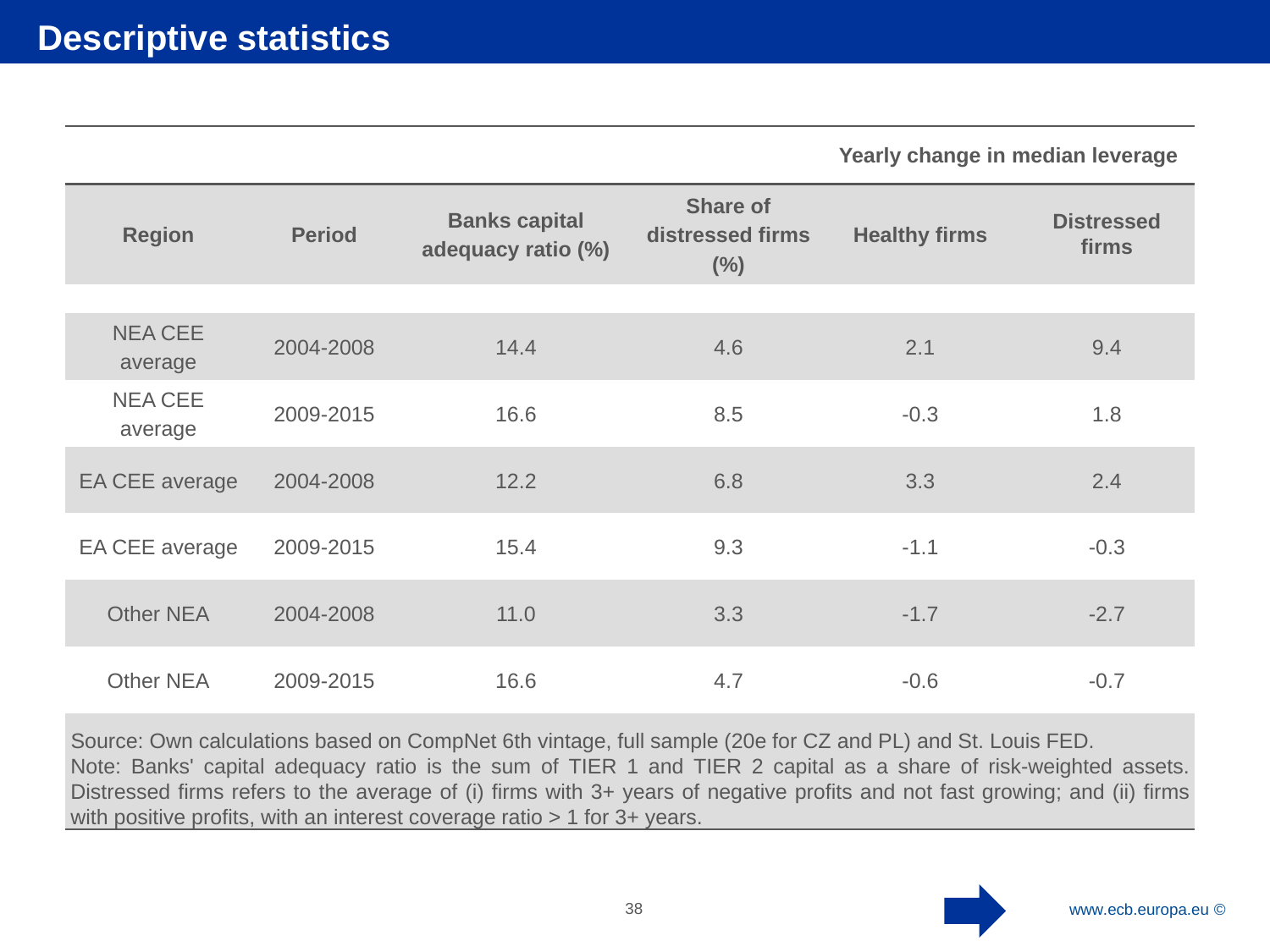### <span id="page-38-0"></span>**NEA: ORBIS coverage vs. population and share of employment by size class**

| <b>Country \ Size</b><br><b>Classes</b> | <b>All firms</b> | $1 - 9$<br><b>Employees</b> | $10 - 19$<br><b>Employees</b> | $20 - 49$<br><b>Employees</b> | $50 - 249$<br><b>Employees</b> |
|-----------------------------------------|------------------|-----------------------------|-------------------------------|-------------------------------|--------------------------------|
| <b>Bulgaria</b>                         | 25.8%            | 22.2%<br>(31.6%)            | 11.0%<br>$(10.4\%)$           | 15.1%<br>(13.7%)              | 24.0%<br>$(22.1\%)$            |
| <b>Croatia</b>                          | 23.6%            | 21.8%<br>$(31.4\%)$         | 10.2%<br>$(9.2\%)$            | 12.7%<br>$(10.3\%)$           | 23.0%<br>$(18.4\%)$            |
| <b>Czech Republic</b>                   | 5.9%             | 15.7%<br>(32.9%)            | 6.6%<br>(7.5%)                | 11.0%<br>$(10.7\%)$           | 25.4%<br>$(19.3\%)$            |
| <b>Denmark</b>                          | 7.6%             | 6.1%<br>(21.2%)             | 5.6%<br>$(9.6\%)$             | 13.2%<br>$(13.5\%)$           | 35.1%<br>(20.6%)               |
| <b>Hungary</b>                          | 5.4%             | 14.0%<br>$(36.4\%)$         | 8.8%<br>$(8.9\%)$             | 13.0%<br>$(9.7\%)$            | 26.0%<br>$(16.4\%)$            |
| <b>Poland</b>                           | 0.9%             | 2.7%<br>$(38.0\%)$          | 1.5%<br>$(5.7\%)$             | 17.0%<br>$(8.5\%)$            | 40.9%<br>$(18.6\%)$            |
| Romania                                 | 1.0%             | 0.1%<br>(23.5%)             | 0.1%<br>$(9.8\%)$             | 1.1%<br>$(13.4\%)$            | 21.7%<br>(21.8%)               |
| <b>Sweden</b>                           | 3.9%             | 12.6%<br>$(25.9\%)$         | 7.6%<br>$(9.5\%)$             | 11.0%<br>$(12.2\%)$           | 18.8%<br>$(17.9\%)$            |
| <b>United Kingdom</b>                   | 0.4%             | 0.7%<br>$(17.4\%)$          | 0.8%<br>$(8.4\%)$             | 3.3%<br>$(11.1\%)$            | 20.0%<br>(16.3%)               |

Source: BvD ORBIS and Eurostat (SBS).

www.ecb.europa.eu © 39 Note: The second column contains the coverage compared to Eurostat (SBS). Figures conditional on having information on profits and debt. For each cell from the third column onwards, numbers refer to the representativeness of the single size class in the ORBIS sample, while numbers in parenthesis report the Eurostat counterpart. Coverage is measured in 2012. Size class 1 refers to firms with less than 10 employees, size class 2 from 10 to 19, size class 3 from 20 to 49, [size](#page-19-0) class 4 from 50 to 250, and size class 5 more than 250.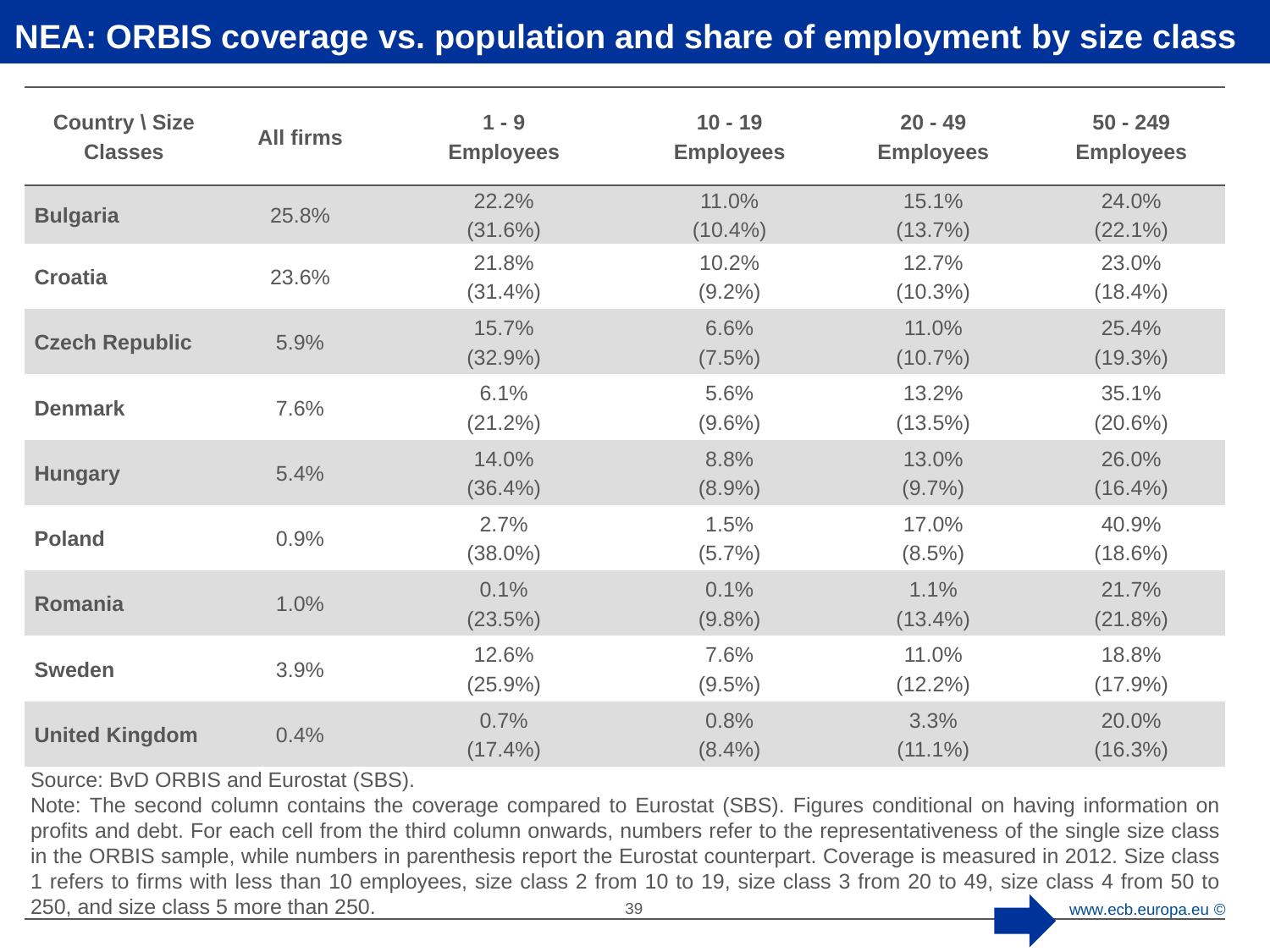#### <span id="page-39-0"></span>**Median leverage by type of firm - Manufacturing** *(2007=1)*



*Source: CompNet 6th vintage, full sample (20E sample for CZ and PL).*

Note: Firms operating in all business sectors. Includes: HR, LT, PL, SI, SE. 2 years are interpolated for PL and SI, and 1 for HR and LT (only for *healthy firms in the latter case.*



**Median leverage by type of firm –**

**Business Services** *(2007=1)*